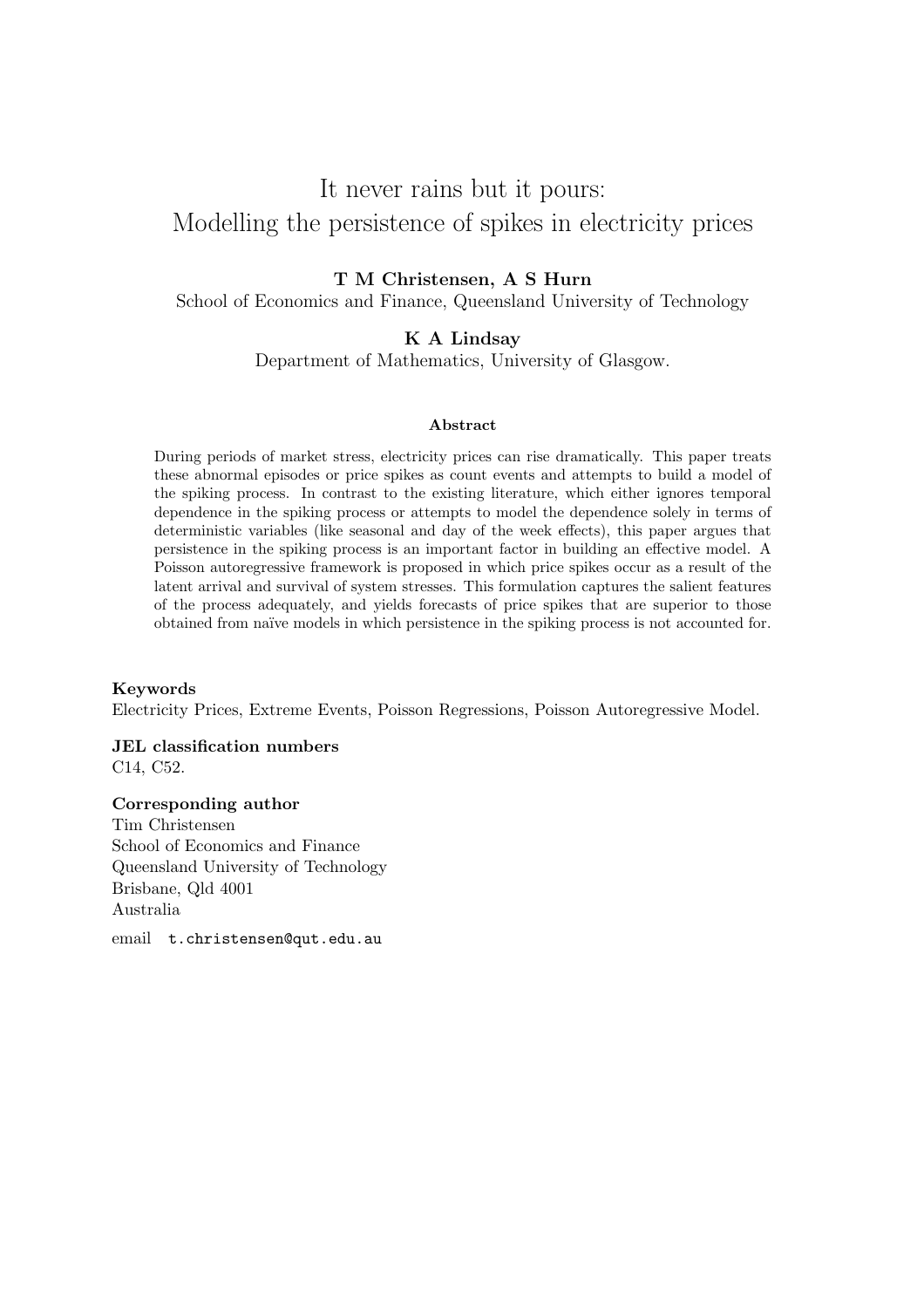## 1 Introduction

Electricity retailers generally buy electricity from an electricity grid at a market price, known as the spot price, but sell electricity to customers at a price that is heavily regulated. Spot prices cannot, therefore, be passed on to the final consumer directly, and retailers end up bearing the price risk. Consequently, the accurate forecasting of electricity prices is one of particular practical importance to risk management in the energy sector. From the perspective of academic research, modelling electricity prices also provides a compelling challenge because time-series data on electricity prices display a number of interesting idiosyncracies that stem mainly from the lack of practical ways to store electricity. It is not surprising, therefore, that there is a large and growing literature on modelling and forecasting electricity spot prices.

Most models of electricity prices start from the generally accepted view that the price process is stationary and mean reverting, that it displays predictable fluctuations over daily, weekly and yearly frequencies and also exhibits sudden and extreme changes in price, often referred to as price 'spikes' (Barlow, 2002; de Jong and Huisman, 2002; Geman and Roncorni, 2006; Mount et al., 2006). Historically, models fall into three broad categories, namely, traditional autoregressive time series models, nonlinear time series models with particular emphasis on Markov-Switching models and continuous-time diffusion models. Each class of model, with few exceptions, expresses the spot price of electricity or its logarithm as the sum of a mean-reverting autoregressive component together with a seasonal components. Where the models differ is in terms of the treatment of spikes.

Traditional autoregressive time-series models treat spikes either in terms of: a latent threshold (Misiorek et al., 2006); a homogeneous binomial process for jumps (Crespo Cuaresma et al., 2004); a basic time-varying Poisson process for jumps with autoregressive error structure (Knittel and Roberts, 2005); a switching process and as a process with either Gaussian-mixture errors or GARCH errors (Swider and Weber, 2007); or a process with autoregressive error structure with errors drawn from a Gaussian or extreme-value distribution (Contreras *et al.*, 2003; Garcia  $et \ al., 2005; Byström, 2005).$ 

Nonlinear time-series models, in particular Markov-switching models, tackle the problem of spikes by proposing different regimes, at least one of which is consistent with a state of system stress in which a spike is more likely to occur (Becker *et. al*, 2007). De Jong and Huisman (2002), Huisman and Mahieu, (2003), Weron et al., (2004), de Jong (2006), Kosater and Mosler, (2006) and Bierbrauer *et al.*, (2007) found that the performance of models incorporating Markov-switching is often superior to models that do not incorporate switching. This improved performance is achieved despite the fact that some of these studies ignore seasonality in the transition probabilities as observed by, for example, Kanamura and  $\bar{\text{O}}$ hashi (2007) and Escribano et al. (2002). In an attempt to overcome this problem, Mount et al. (2006) and Kanamura and  $\bar{\text{O}}$ hashi (2007) propose models in which regime-switching probabilities are dependent upon fundamental exogenous variables representative of the interplay between system load and capacity constraints.

In continuous-time diffusion processes, spikes are normally captured by the addition of a Poisson process with either a constant intensity parameter (Weron et al., 2004; Cartea and Figueroa,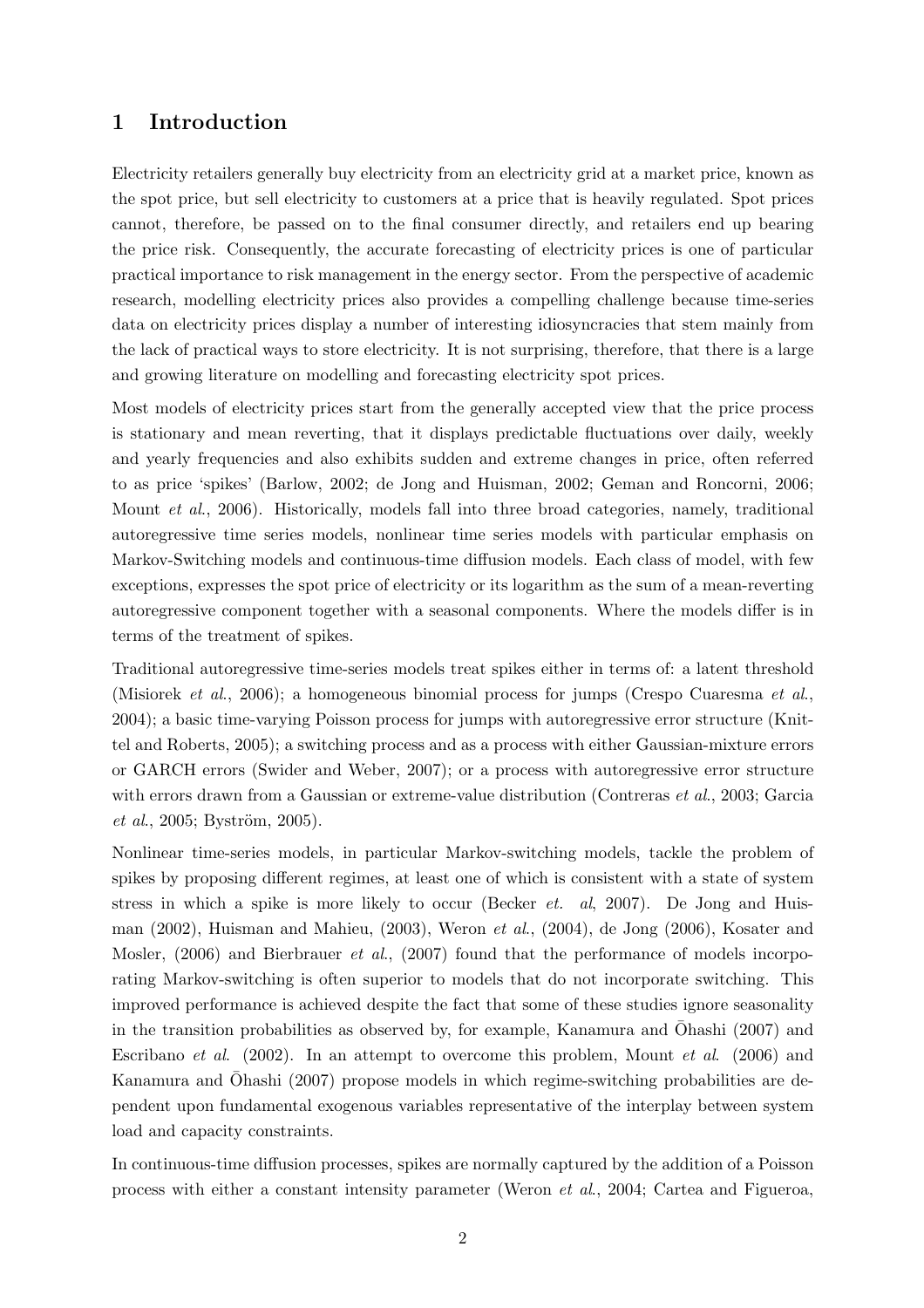$2005$ ) or a time-inhomogeneous intensity parameter (Escribano *et al.*, 2002; Knittel and Roberts, 2005) in which seasonality is incorporated by representing the intensity of the process as a sum of temporal dummy variables. A well-acknowledged problem with these models is that simultaneous inclusion of mean-reversion and a jump process is incompatible with the large downward swings that necessarily follow shortly after price spikes. This empirical reality confounds parameter estimation algorithms, leading in turn to unreliable and unrealistic results (Barlow, 2002; de Jong and Huisman, 2002; Bunn and Karakatsani, 2003; Burger et al., 2003). The most common method of circumventing this problem is to propose a more complex (possibly multiple factor) diffusion process (Barlow, 2002; Burger et al., 2003; Geman and Roncorni, 2006).

Each of these approaches to modelling spot electricity prices has its own particular strengths and weaknesses, and a comprehensive comparison is beyond the scope of this paper. All the models considered so far, however, share the common property that they treat price as a continuous variable and attempt to model its trajectory. This apparently innocuous assumption needs to be reconsidered. Deregulated electricity markets are segregated in time by market rules making each unit of time each day a separate market, a concept acknowledged early by Lucia and Schwartz (2002). Thus, the notion of modelling price as a continuous variable in time appears to be at odds with the way in which the electricity market functions. Consequently, this paper adopts and approach in which each price spike is a discrete event, with the time series of events being regarded as a realisation of a point process. This approach is consistent with the physical model of electricity generation and dispatch and also interesting in the sense of enabling the econometric tools relating to point processes to be applied to the problem.

This paper makes two major contributions to the existing state of knowledge in the modelling of extreme movements in electricity prices. The first concerns the validity of the basic assumptions made in the literature about the spiking process. It is shown that one of the most common methods used in the literature to characterize the spiking process, that is a Poisson process with an intensity parameter that is either constant or driven solely by deterministic seasonal variables, is in fact a misspecification. In particular, it is found that the intensity of the true process is significantly related to a historical component, and that this persistence must be accounted for if the resulting model is to be credible. This finding contradicts a fundamental assumption made by Poisson process models, namely that events occur independently across time.

The second, more fundamental contribution of this paper relates to the use of a variant of the Poisson autoregressive (PAR) model introduced by Al-Osh and Alzaid (1987) and McKenzie (1988), which has proven useful when dealing with low-count integer-valued time series (Freeland and McCabe, 2004a). In the current context, the PAR model is used to capture persistence in the spiking process, and hence provide a better characterisation of the behaviour of electricity prices. The motivation for using the model lies in the idea that spikes occur as a result of a number of unobserved stresses acting on the system simultaneously (Geman and Roncorni, 2006; Mount et al., 2006). The behaviour of these concurrent, but unobserved stresses is described by a PAR model with Bernoulli-distributed residuals. This novel adaptation allows estimation of the model parameters despite the underlying process remaining latent.

The institutional framework of the paper is that of the Australian national electricity market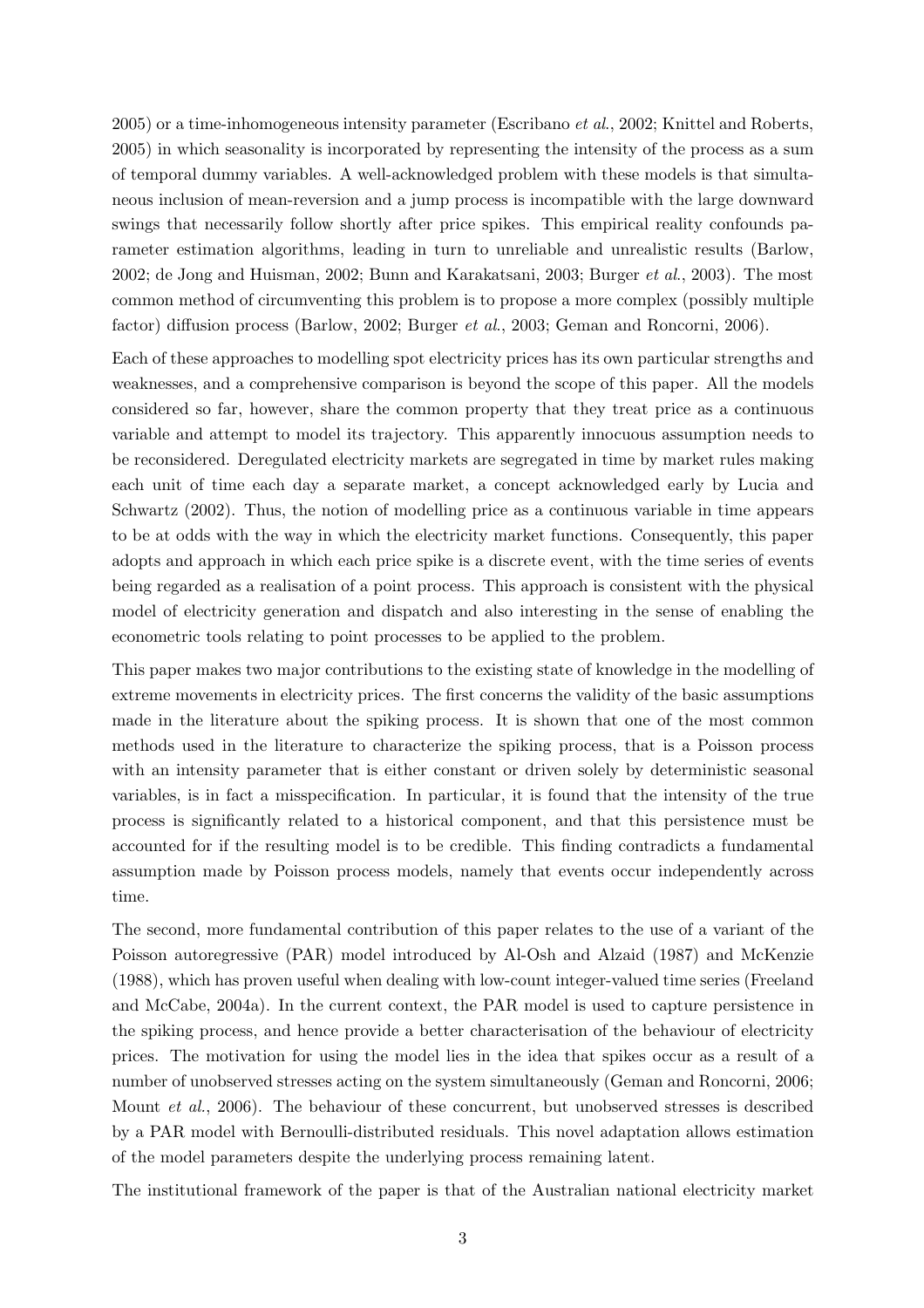(NEM), which has been operating since 1998. It comprises six state grids, five of which are physically linked by inter-connectors. It should be noted, however, that price spikes are a generic feature of electricity markets worldwide (Escribano, et al., 2002), and so the work reported in this paper should be of general interest and applicability, despite the Australian focus of the data underlying the analysis.

The remainder of the paper is structured as follows. Section 2 provides an introduction to some of the important characteristics of electricity price data, particularly with respect to the definition and nature of price spikes. An analysis of the deterministic temporal drivers of the spiking process is performed via count regressions in Section 3, where it is demonstrated that a spiking process constructed in this way does not display the same characteristics as that observed in the Australian electricity market. Section 4 provides estimates of the suitablyadapted Poisson autoregressive model and compares the forecasting performance of this model against naïve forecasts of price spikes implied by an inhomogeneous Poisson process. Section 5 is a brief conclusion.

#### 2 Data

In the NEM, electricity prices change every five minutes to match demand with the schedule of bids offered by suppliers (generators) of electricity. Transactions in the market are settled each half-hour at the spot price, which is calculated as the average of the prices at which electricity was supplied in the six preceding five-minute intervals. This paper investigates the behaviour of spot prices for the regions of New South Wales (NSW), Queensland (Qld), South Australia (SA), the Snowy Mountains (Snowy) and Victoria (Vic) for the period from the opening of the market on December 13, 1998 to May 1, 2007, a data set spanning 3,061 days or 146,928 half-hours for each region. While the regions are interconnected, physical constraints on the amount of power transmittable between regions means that each region essentially operates as a separate market. Table 1 gives the summary statistics of the time series of spot price and its logarithm for each region. Figures 1 and 2, respectively, illustrate these series.

Table 1 demonstrates that the effect of spikes is to introduce a high level of skewness in the distribution of electricity prices. This property of extreme skewness has also been observed in data from other markets (Escribano et al., 2002). Other basic attributes possessed by data of this type are: mean reversion to a deterministic component with periodic behavior (Huisman and Mahieu, 2003); seasonal volatility (Lucia and Schwartz, 2002); and GARCH characteristics in both the price (Garcia *et al.*, 2005) and returns series (Byström, 2005). Electricity prices also have well-documented diurnal, weekly, monthly, seasonal and annual fluctuations. Attempts to model these permanent components have included combinations of daily dummy variables and monthly dummy variables, or trigonometric functions with appropriate period (Lucia and Schwartz, 2002; Knittel and Roberts, 2005) and wavelet decompositions (Weron et al., 2004).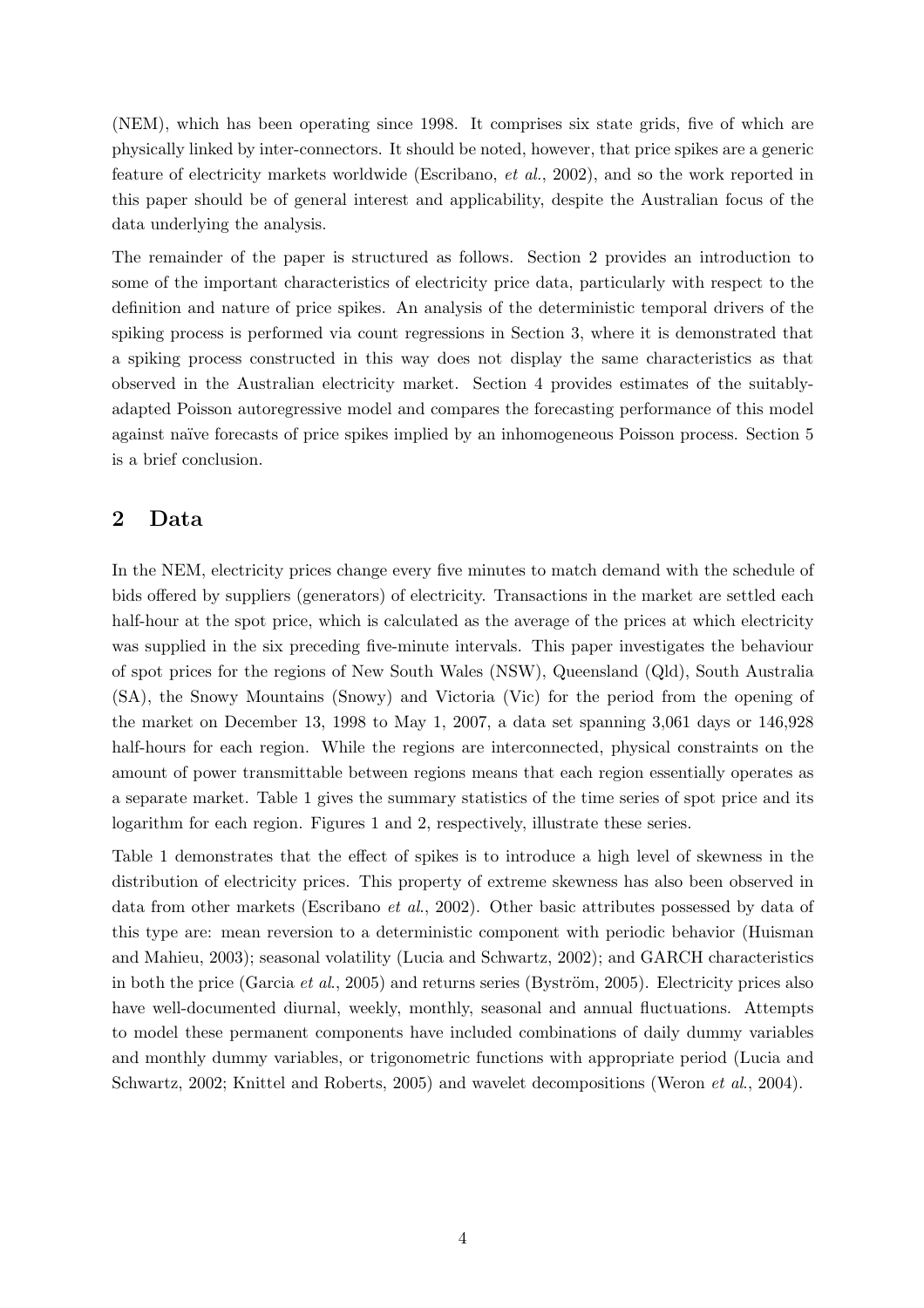|           | <b>NSW</b> | Qld     | SА     | Snowy   | Vic     |
|-----------|------------|---------|--------|---------|---------|
| mean      | 34.57      | 36.28   | 41.83  | 32.07   | 31.74   |
| median    | 23.13      | 20.93   | 28.71  | 23.66   | 23.51   |
| std. dev. | 176.83     | 157.99  | 150.27 | 118.09  | 123.99  |
| skewness  | 36.29      | 29.87   | 26.42  | 38.28   | 43.21   |
| kurtosis  | 1545.67    | 1143.43 | 873.22 | 1773.24 | 2445.89 |
|           | 3.21       | 3.19    | 3.40   | 3.21    | 3.18    |
| mean      |            |         |        | 3.16    | 3.16    |
| median    | 3.14       | 3.04    | 3.36   |         |         |
| std. dev. | 0.52       | 0.59    | 0.58   | 0.50    | 0.55    |
| skewness  | 2.32       | 2.53    | 1.64   | 1.82    | 1.22    |
| kurtosis  | 18.49      | 15.61   | 12.57  | 15.15   | 11.73   |

Table 1: Full sample summary statistics for the wholesale electricity price series (upper panel) and its natural logarithm (lower panel). Observations that were not strictly positive had to be excluded from the logarithmic data, but these observations only constituted a tiny proportion of the overall set.



Figure 1: Full series of half-hourly spot prices by region. The dashed line indicates the maximum bid price for each five minute interval, increased from \$5,000/MWh to \$10,000/MWh during April 2002.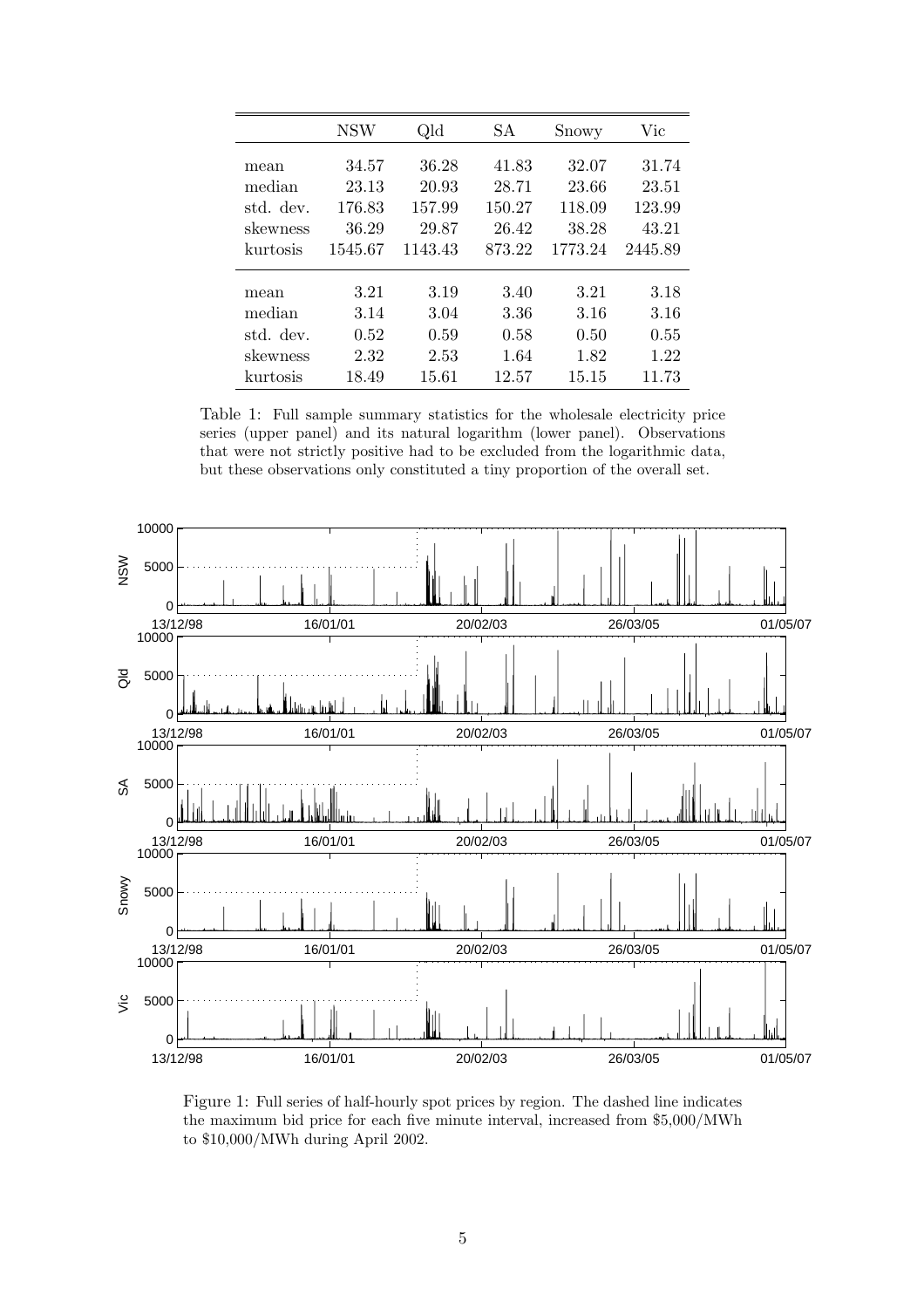

Figure 2: Series of the natural logarithm of half-hourly spot prices by region. Observations corresponding to zero and negative raw prices were discarded in the construction of this series, but these constituted only a tiny fraction of the full data set.

The abrupt price increases so characteristic of electricity markets are clearly evident in Figure 1. Price spikes are not a uniquely Australian phenomenon but are characteristic of deregulated electricity markets worldwide (Barlow, 2002; de Jong and Huisman, 2002; Lucia and Schwartz, 2002; Burger *et al.*, 2003; Byström, 2005; Cartea and Figueroa, 2005). For the purposes of this paper, a price spike or exceedence will be formally defined as a situation where spot electricity price exceeds a particular threshold value that is chosen to lie substantially outside the normal range of daily fluctuations. Figure 3 plots by region the medial half-hourly price (solid lines) and the 10th and 90th percentile half-hourly spot prices (dashed lines). If the interval of spot prices enclosed by these dashed lines is regarded as a 'natural' range for that region, then Figure 3 suggests that setting the threshold spot price at \$100/MWh will satisfy the conditions required of a threshold spot price for each region. This choice of threshold price is also in agreement with that used by Becker *et al.* (2007) in a recent study of the Australian electricity market.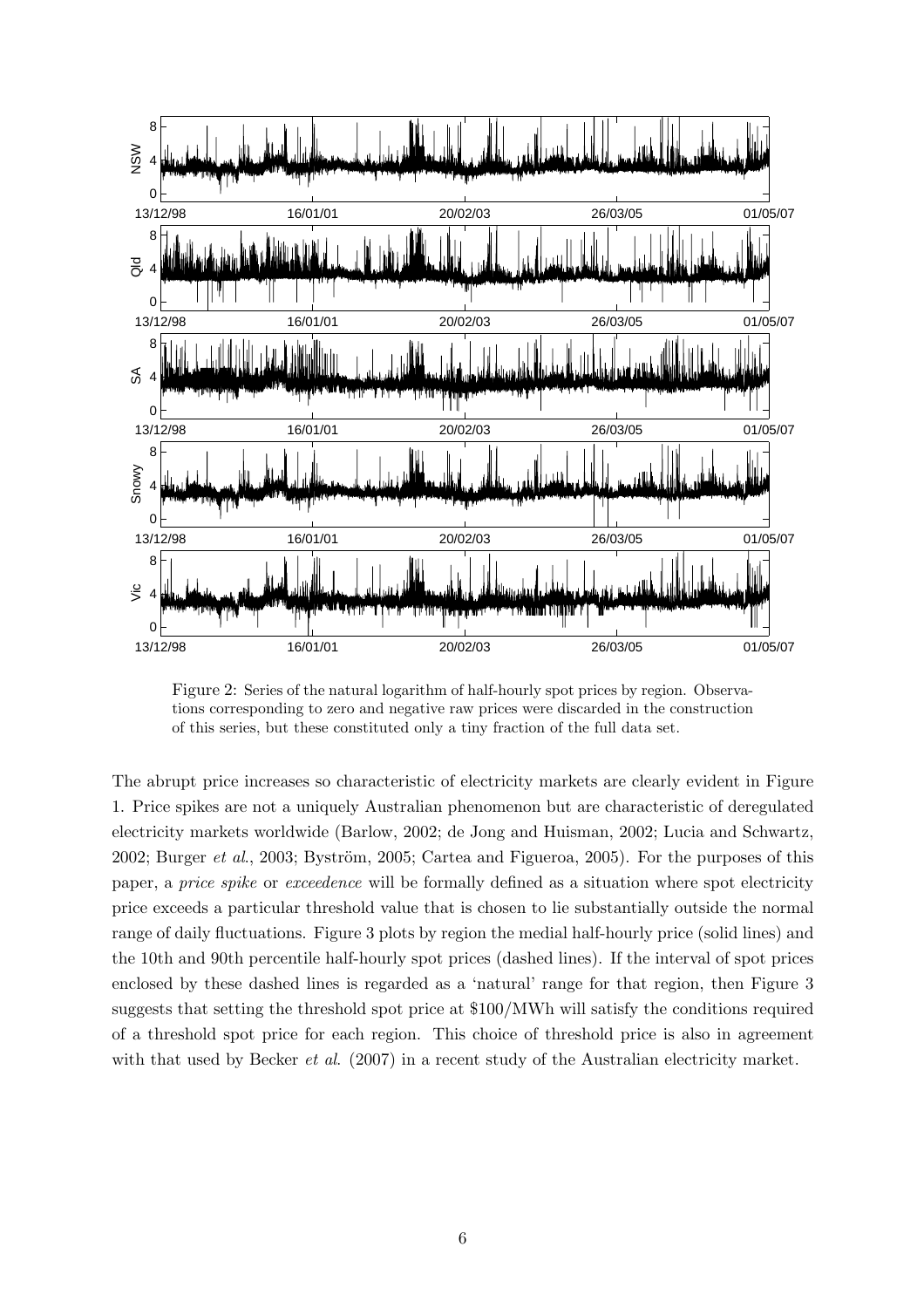

Figure 3: Median half-hourly spot price by region. The dashed lines indicate the 10th and 90th percentile half-hourly spot price.

Geman and Roncorni (2006) and Mount et al. (2006) explain the presence of spikes by analysing the generator bid curve, particularly the transition in bids from low-cost high-supply generators to high-cost low-supply generators. Systematic fluctuations in demand due to weather or business demands, systematic reductions in supply due to scheduled infrastructure maintenance and non-systematic reductions in supply due to generator or network failure are some of the factors that can shift the demand and supply curves. Given these potential explanations for abnormal price events, it is not surprising that the empirical literature has found that the occurrence of price spikes varies across time. For example, Escribano et al. (2002) and Knittel and Roberts (2005) show that for a number of electricity markets, the intensity parameter of the spiking process in electricity prices exhibits seasonal dependence. Kanamura and  $\bar{O}$ hashi (2007) also observe a seasonal dependency in the transition probabilities between spike and non-spike regimes due to systematic fluctuations in demand.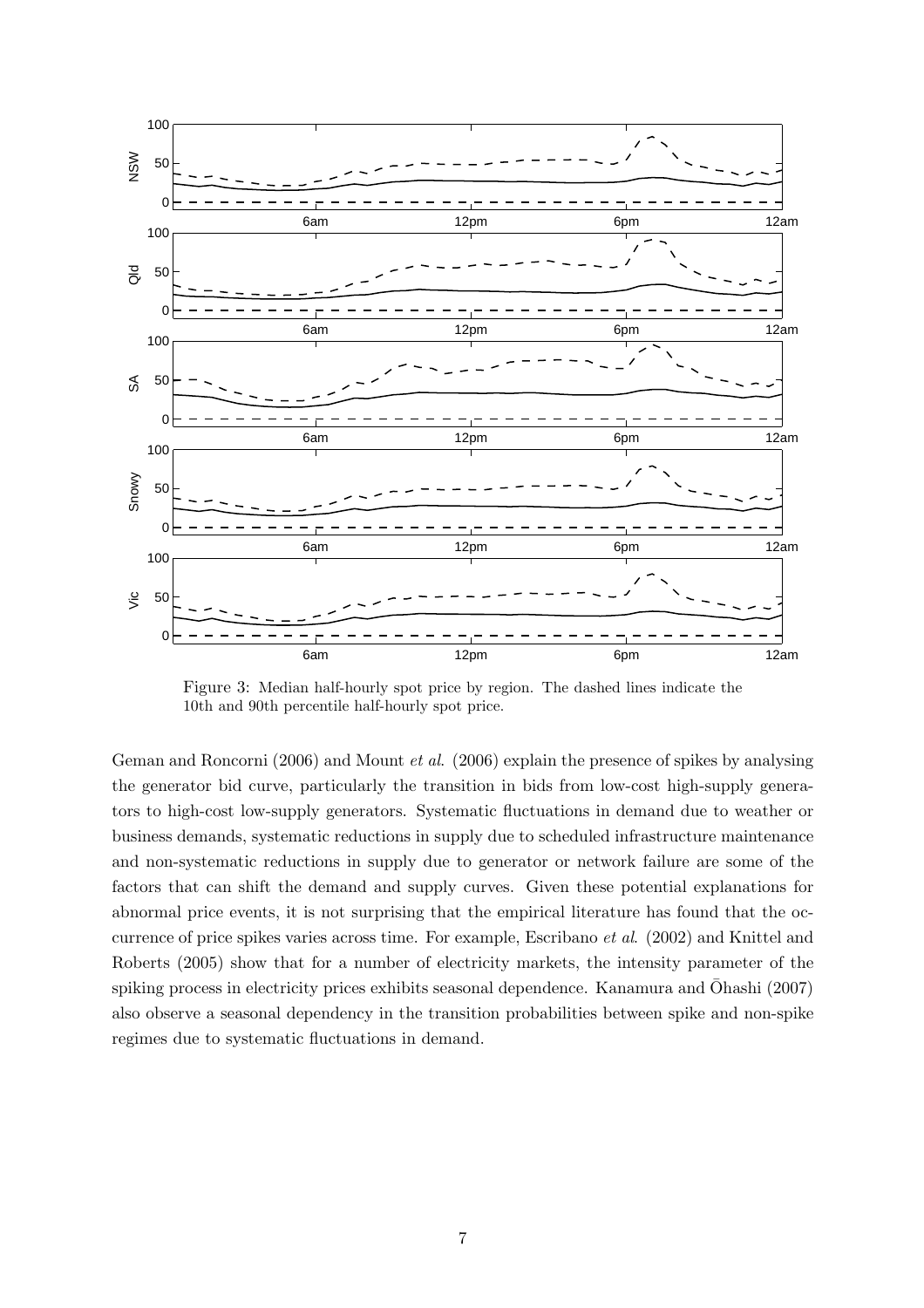| Time            | NSW  | Qld            | SА   | Snowy | Vic            |
|-----------------|------|----------------|------|-------|----------------|
| $00:00 - 02:00$ | 22   | 12             | 132  | 25    | 38             |
| $02:00 - 04:00$ | 7    | 5              | 100  | 10    | 14             |
| $04:00 - 06:00$ | 4    | $\overline{2}$ | 27   | 3     | $\overline{4}$ |
| $06:00 - 08:00$ | 38   | 61             | 131  | 35    | 38             |
| $08:00 - 10:00$ | 65   | 329            | 429  | 44    | 76             |
| $10:00 - 12:00$ | 112  | 439            | 387  | 76    | 92             |
| $12:00 - 14:00$ | 298  | 556            | 670  | 226   | 249            |
| $14:00 - 16:00$ | 466  | 668            | 811  | 357   | 356            |
| $16:00 - 18:00$ | 335  | 537            | 630  | 266   | 250            |
| $18:00 - 20:00$ | 573  | 903            | 750  | 459   | 445            |
| $20:00 - 22:00$ | 48   | 223            | 245  | 41    | 42             |
| $22:00 - 24:00$ | 34   | 142            | 178  | 37    | 42             |
| $\text{Total}$  | 2002 | 3877           | 4490 | 1579  | 1646           |

Table 2: Count of exceedences above \$100/MWh by region, pooled by time of day.

| Weekday   | <b>NSW</b> | Qld  | SА   | Snowy | Vic  |
|-----------|------------|------|------|-------|------|
| Sunday    | 163        | 272  | 327  | 138   | 95   |
| Monday    | 382        | 722  | 694  | 278   | 326  |
| Tuesday   | 332        | 834  | 782  | 261   | 300  |
| Wednesday | 310        | 700  | 710  | 238   | 254  |
| Thursday  | 378        | 603  | 822  | 300   | 333  |
| Friday    | 221        | 434  | 625  | 186   | 210  |
| Saturday  | 216        | 312  | 530  | 178   | 128  |
| Total     | 2002       | 3877 | 4490 | 1579  | 1646 |

Table 3: Count of exceedences above \$100/MWh by region, pooled by weekday.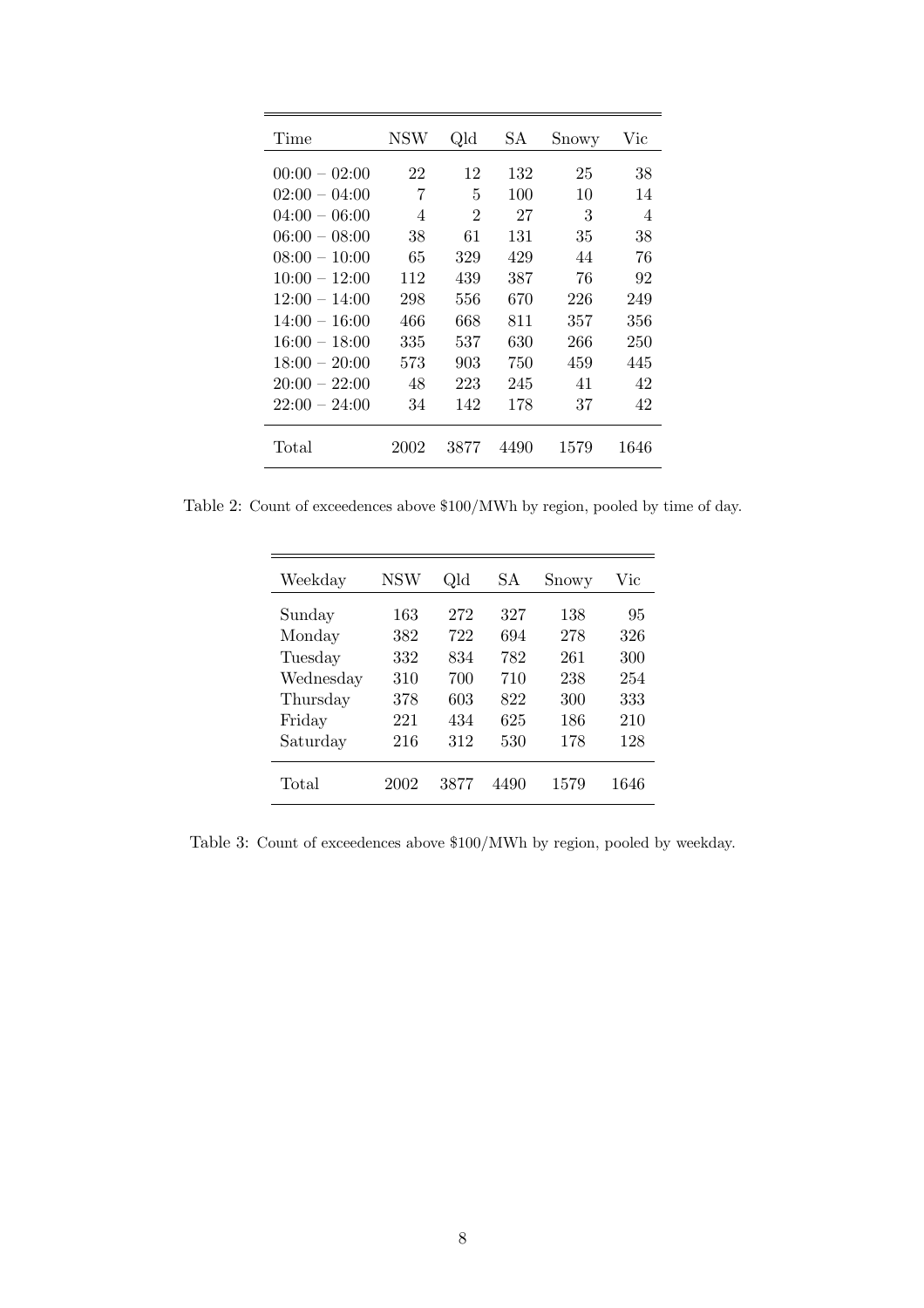| Month     | <b>NSW</b> | Qld  | SА   | Snowy | $\rm{Vic}$ |
|-----------|------------|------|------|-------|------------|
| January   | 332        | 697  | 641  | 298   | 281        |
| February  | 311        | 418  | 670  | 249   | 269        |
| March     | 110        | 651  | 237  | 89    | 94         |
| April     | 277        | 363  | 336  | 163   | 144        |
| May       | 159        | 198  | 256  | 142   | 151        |
| June      | 174        | 284  | 307  | 142   | 166        |
| July      | 169        | 311  | 443  | 146   | 162        |
| August    | 81         | 218  | 405  | 66    | 103        |
| September | 36         | 45   | 119  | 33    | 42         |
| October   | 54         | 222  | 226  | 38    | 35         |
| November  | 145        | 151  | 519  | 110   | 102        |
| December  | 154        | 319  | 331  | 103   | 97         |
| Total     | 2002       | 3877 | 4490 | 1579  | 1646       |

Table 4: Count of exceedences above \$100/MWh by region, pooled by month.

Tables 2, 3 and 4, which display the respective number of exceedences above \$100/MWh on an intra-hour, intra-day and intra-month basis, also provide casual empirical evidence to support temporal dependency in the Australian market. These tables illustrate, for example, that in most regions an exceedence is at least twice as likely to occur on a 'working' day (Monday– Thursday) compated to a Sunday, and, in some regions, at least one hundred times more likely between 16:00–20:00 than between 02:00–06:00.

Section 3 provides a more formal analysis to support the observation that the intensity of exceedences in electricity prices exhibits temporal dependence. In order to isolate the deterministic factors that are thought to drive exceedences, the total number of abnormal price events arising per day may be regarded as a counting measure, quantifying the stress acting on the system, thus enabling the formal framework of count regression to be used to determine the statistical significance of possible factors driving the occurrence of price spikes.

## 3 Modelling temporal dependence

Count regressions may be used to capture the properties of series of observed counts provided these are independent draws from an underlying discrete distribution. For example, the primitive Poisson regression assumes that if  $y_1, y_2, \ldots, y_n$  is a series of counts, then each observation is an independent draw from a Poisson distribution with constant intensity parameter  $\lambda$ . One generalisation of the basic Poisson regression incorporating the possibility that the series of observed counts may depend on a set of exogenous variables, say  $\boldsymbol{X}=(X_1,\cdots,X_m)'$ , is to propose that the intensity parameter of the process at instant i is given by the ansatz  $\lambda_i = \exp(\mathbf{X}_i' \boldsymbol{\beta})$ in which  $\boldsymbol{\beta} = (\beta_1, \cdots, \beta_m)'$  is a parameter vector to be estimated.

In the current research, a series  $y_1, y_2, \ldots, y_n$   $(n = 3061)$  of counts was constructed for each region with  $y_i$  denoting the number of daily exceedences of the spot price above \$100/MWh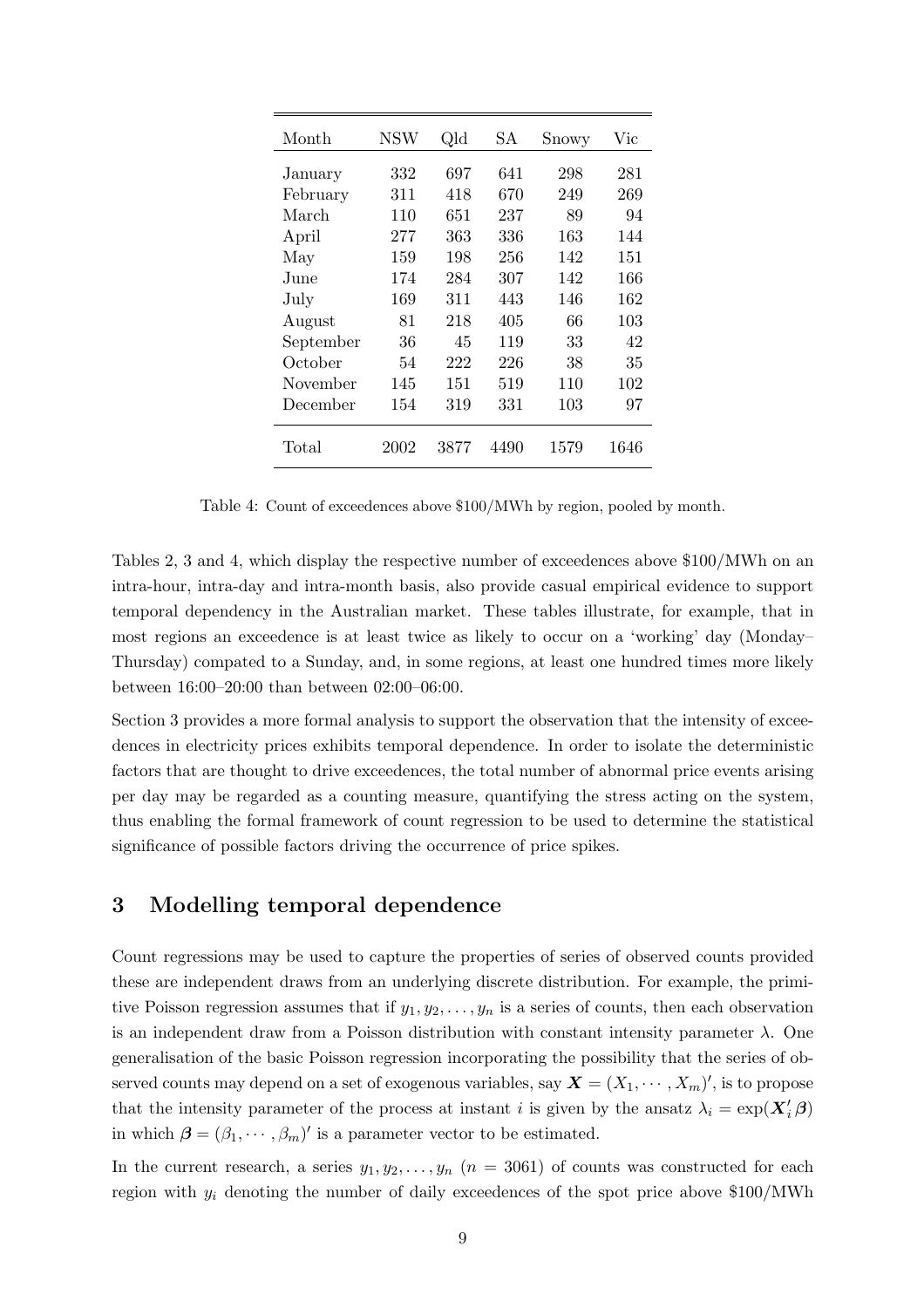on the i-th day of the data. An important property of these constructed series was that the frequency with which the observation zero occurred was significantly in excess of that which would be expected from a Poisson or Negative Binomial distribution. To resolve this difficulty, a zero-inflated Poisson (ZIP) model (see, for example, Greene, 1994) was found to give a good fit to the distributional properties of the observed series. The ZIP model requires that, if  $y_1, y_2, \ldots, y_n$  is a series of counts, then for  $k \in \{0, 1, \ldots\}$ 

$$
\text{Prob}\left(Y_i = k\right) = \begin{cases} \alpha_i + (1 - \alpha_i)p_0 & k = 0\\ (1 - \alpha_i)p_k & k > 0 \end{cases} \tag{1}
$$

where  $Y_i$  denotes the *i*-th observation of the series of counts and  $p_k$  is the Poisson probability density function with intensity  $\lambda_i$ . When there are no excess zeros  $\alpha_i = 0$  in equation (1) and the regression reduces to a primitive Poisson regression. While Greene (1994) suggests some stochastic formulations for  $\alpha_i$ , these were found in many cases to give an inferior fit<sup>1</sup> to the case  $\alpha_i = \alpha$ . When  $\alpha_i = \alpha$ , the log-likelihood function is

$$
\log L = \sum_{i=1}^{n} \log \left( (1 - \alpha) \frac{\exp(-\lambda_i) \lambda_i^{y_i}}{(y_i)!} + \alpha I_{\{y_i = 0\}} \right) \tag{2}
$$

which is maximised with respect to the parameters  $\boldsymbol{\theta} = (\alpha, \boldsymbol{\beta})$ .

The literature provides some idea of which variables may influence the inhomogeneity of the number of observed counts. It is clear from Knittel and Roberts (2005) and Escribano *et al.* (2002) that, when modelled as the sum of dummy variables, the intensity of exceedences displays strong seasonal, weekend and peak/off-peak intra-day effects. It is anticipated that these effects arise from the interplay of exogenous variables which themselves exhibit seasonal, weekday and peak/off-peak fluctuations. For example, it has been observed that load has a systematic diurnal and seasonal behaviour (Ramanathan et al., 1997), and that weather-based variables exert a strong influence on electricity demand (Taylor and Buizza, 2003). These observations suggest that temperature and load provide two exogenous variables that potentially characterise the intensity of exceedences by contrast with the intrinsically less satisfactory approach of simply introducing dummy variables.

In this work daily temperature effects are modelled by  $T_{\text{max}}$ , denoting the absolute deviation of the maximum daily temperature from the mean maximum for that day, and  $T_{\text{min}}$  denoting the absolute deviation of the minimum daily temperature from the mean minimum temperature for that day. The advantage in using the absolute deviation from the mean is that it corrects for the positive correlation between temperature and price in summer months and the negative correlation between temperature and price in winter months.<sup>2</sup> The third exogenous variable to be used here is daily peak load, which in this work was standardized by the previous years' data in order to preserve the stationarity of the load series. The exogenous variables  $T_{\text{max}}$ ,  $T_{\text{min}}$  and

<sup>&</sup>lt;sup>1</sup>For example, in NSW, Qld and SA the value of the log-likelihood function with constant  $\alpha$  was −2398.6, −4010.3 and −4787.8 whereas with  $\alpha_i = \Phi(\tau \lambda_i)$  the respective corresponding values were −2396.0, −4090.9 and  $-4808.9$  where  $\Phi$  is the Gaussian cdf.

<sup>2</sup>This assumed relationship between temperature and price is not unreasonable. On a particularly warm summers day the demand for air conditioning will increase which in turn increases system stress causing the wholesale price of electricity to rise. On a particularly cold winters day the demand for electricity will likewise rise, but in this case to supply the call for heating.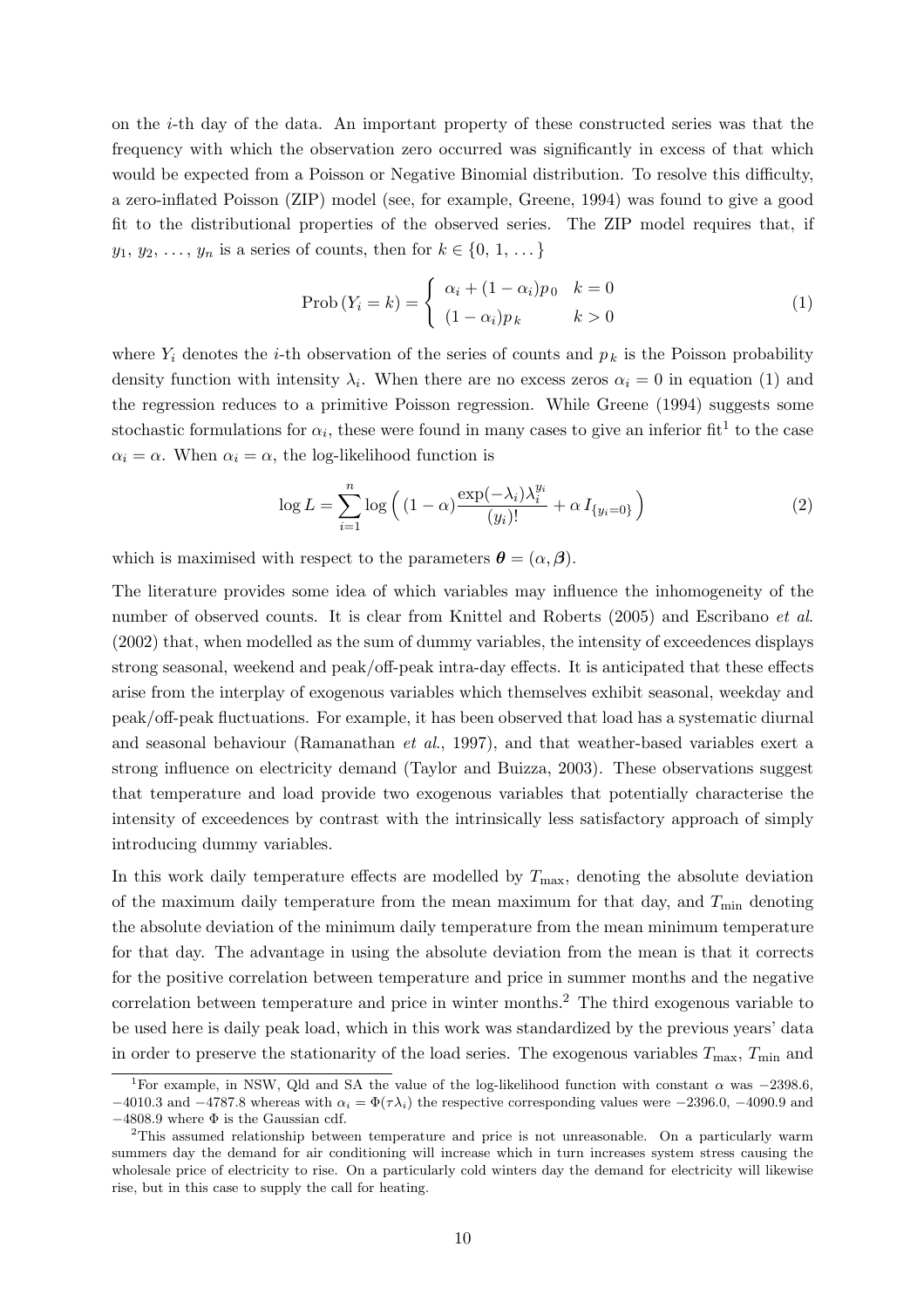Load were incorporated into the model by proposing that the daily values of  $\lambda$  in expression (2) are determined from the daily values of  $T_{\text{max}}$ ,  $T_{\text{min}}$  and Load by the formula

$$
\log \lambda = \beta_1 + \beta_2 T_{\max} + \beta_3 T_{\min} + \beta_4 \text{Load} \,. \tag{3}
$$

As the results in Table 5 show, the exogenous variables are strongly significant in all regions. Since these variables are time-varying, this is clear evidence that the occurrence of exceedences is time-inhomogeneous. In general, when a large deviation from average maximum temperature or average minimum temperature is experienced, this increases significantly the value of the intensity parameter which in turn corresponds to a higher probability of experiencing at least one exceedence. As has been noted previously, unseasonably high temperatures in summer or unseasonably low temperatures in winter can be expected to create an increased demand for electricity thereby increasing the stress on the system which in turn translates to a higher probability of experiencing an exceedence. Moreover, high peak load also has a significant and positive effect on the intensity parameter in most regions. The intra-day exceedence pattern observed in Table 3 is explained, in part, by this finding, since load is generally higher on working days due to commercial demand. When a test for consistency against an alternative of heterogeneity/overdispersion (Greene, 1994) is applied to this data, the zero-inflated model performs satisfactorily in all regions.

| Variable      | <b>NSW</b>           | Qld                 | SА                  | Snowy                | Vic                 |
|---------------|----------------------|---------------------|---------------------|----------------------|---------------------|
| $\alpha$      | $0.866*$             | $0.781*$            | $0.718*$            | $0.877*$             | $0.867*$            |
| Constant      | (0.006)<br>$1.468*$  | (0.008)<br>$1.568*$ | (0.008)<br>$1.328*$ | (0.006)<br>$1.078*$  | (0.007)<br>$0.991*$ |
| $T_{\rm max}$ | (0.012)<br>$0.057*$  | (0.009)<br>$0.053*$ | (0.009)<br>$0.085*$ | (0.019)<br>$0.094*$  | (0.019)<br>$0.081*$ |
| $T_{\min}$    | (0.002)<br>$-0.019*$ | (0.003)<br>$0.012*$ | (0.001)<br>$0.035*$ | (0.003)<br>$0.033*$  | (0.003)<br>$0.066*$ |
| Load          | (0.005)<br>$-0.009$  | (0.003)<br>$0.285*$ | (0.002)<br>$0.156*$ | (0.004)<br>$-0.115*$ | (0.005)<br>$0.179*$ |
|               | (0.014)              | (0.008)             | (0.012)             | (0.013)              | (0.022)             |
| $\log L$      | $-2597.3$            | $-4155.9$           | $-4638.1$           | $-2108.3$            | $-2210.2$           |
| p-value       | 0.499                | 0.497               | 0.486               | 0.496                | 0.493               |

Table 5: Results from zero-inflated Poisson regressions. Coefficients are listed with standard errors in parentheses and significance at the 5% level. The p-values from a consistency test for excess zeros in Greene (1994) are also shown.

To reinforce the claim of inhomogeneity of the occurrence of exceedences, Table 6 gives the values of the log-likelihood function evaluated at the maximum likelihood estimates for the zero-inflated model with a full complement of exogenous variables, and for the model with a constant intensity (primitive Poisson model), that is, the choice  $\lambda = \exp(\beta_1)$  in expression (3). The inappropriateness of capturing the occurrence of exceedences using a primitive Poisson model is apparent from the likelihood ratio statistic, a result that further calls into doubt attempts to model exceedences either as a Poisson process (Weron et al., 2004; Cartea and Figueroa, 2005) or as a Binomial process with constant intensity(Crespo Cuaresma et al., 2004).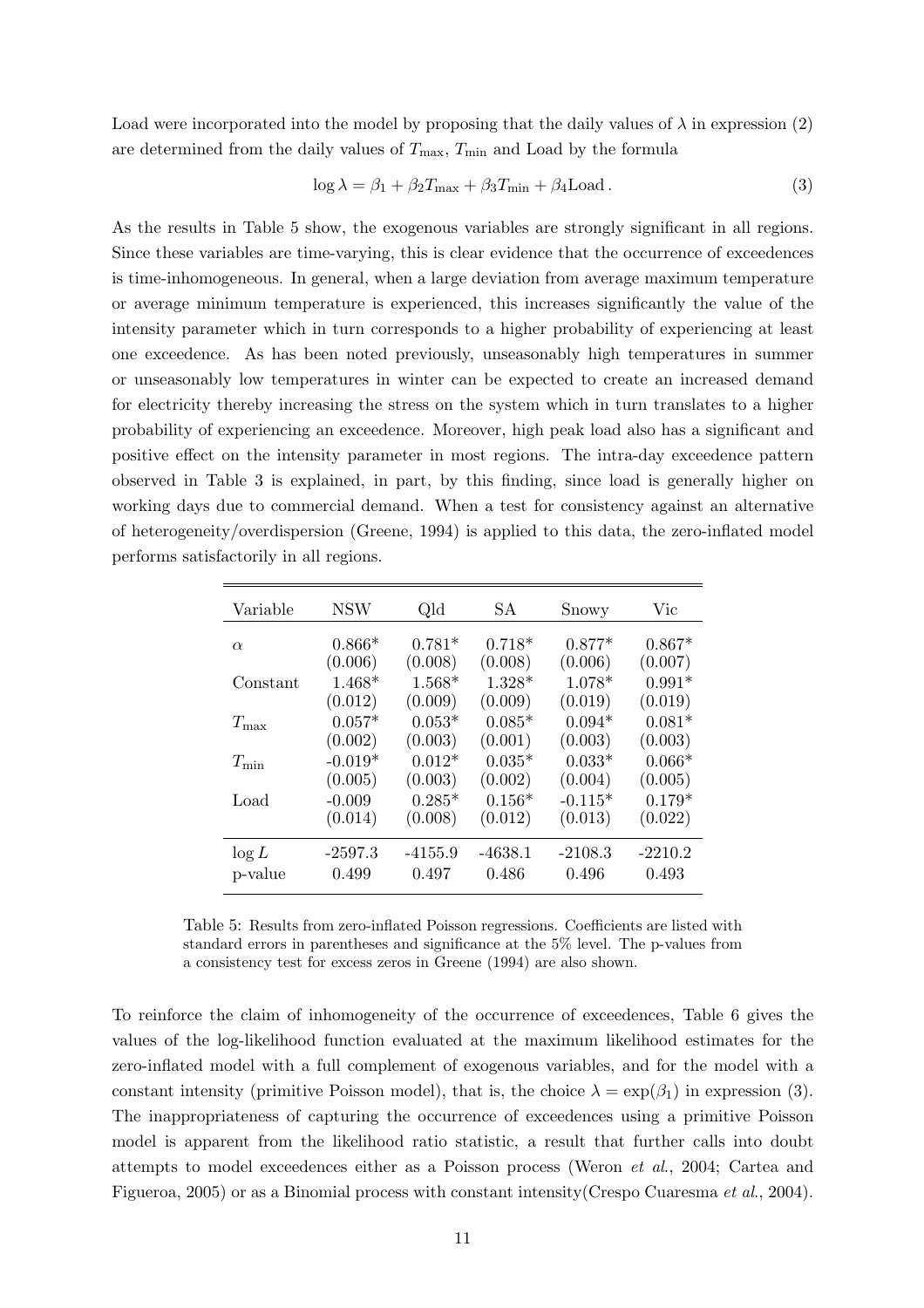| Model                                                               | NSW- | Old.                                              | SA    | Snowy | Vic  |
|---------------------------------------------------------------------|------|---------------------------------------------------|-------|-------|------|
| Full model<br>Constant only -2643.7 -4339.7 -5099.1 -2220.8 -2349.9 |      | $-2597.3$ $-4155.9$ $-4638.1$ $-2108.3$ $-2210.2$ |       |       |      |
| LR statistic                                                        | 92.6 | 367.7                                             | 921.8 | 225.1 | 2794 |

Table 6: Log-likelihood evaluated at MLEs for zero-inflated Poisson regressions for each state with full dummy variables and with an intercept only. Likelihood ratio statistics are also listed. The  $99.5\%$  quantile for the  $\chi^2$  distribution is 12.84.

The question now arises as to whether or not the intensity of exceedences can be explained adequately by a model based on exogenous factors alone or if this intensity also depends on the previous history of exceedences. In other words, do exceedences exhibit any persistence over and above the influences of load and temperature? Lindsay and Rosenberg (2007) propose the second order cumulant as an appropriate tool to identify significant correlations between events. The cumulant compares the distribution of lags between observed events to the distribution that would be obtained from a process where events occur independently. Further details are provided in the Appendix.

Consider the point process formed by partitioning time into days and associating an event with each day if at least one exceedence occurred during that day<sup>3</sup>. Figure 4 plots the cumulant for this point process for each region. It is apparent that there is a strong correlation between events separated by intervals of two months or less, an observation which suggests that the actual occurrence of exceedences is at odds with both homogenous and inhomogeneous Poisson processes if these assume independent counts in non-overlapping intervals of time.

At first sight, therefore, it appears that the exceedences occur with a significant degree of persistence, which suggests that their intensity cannot be modelled adequately using load and temperature variables alone. A simple consistency check (Breunig et al., 2003) strengthens this point. A synthetic price series of roughly the same number of observations as the original series was simulated using the results of the Poisson regressions in Table 5. This allowed for a series with the same temperature and load effects as the original series to be simulated, with the added property of independence across time. Following this, exactly the same procedure for calculating the second-order cumulant was performed as was done for the original series of prices. It is clear from Figure 5 that the short-term memory exhibited by the true point process is absent from the synthetic series since nearly all peaks fall between the bounds of the confidence interval. The inevitable conclusion of this line of research must be that while exogenous variables such as load and temperature have some power to explain the observed pattern of exceedences, there is nevertheless a fundamental need to adopt a model of the underlying process which incorporates its history.

<sup>3</sup>Of the total number of days on which at least one exceedence occurred, 404 for NSW, 661 for Qld, 830 for SA, 347 for Snowy and 371 for Vic, the number of times the spot price exceeded \$100/MWh from one day into the next was 6, 0, 14, 6 and 5 respectively.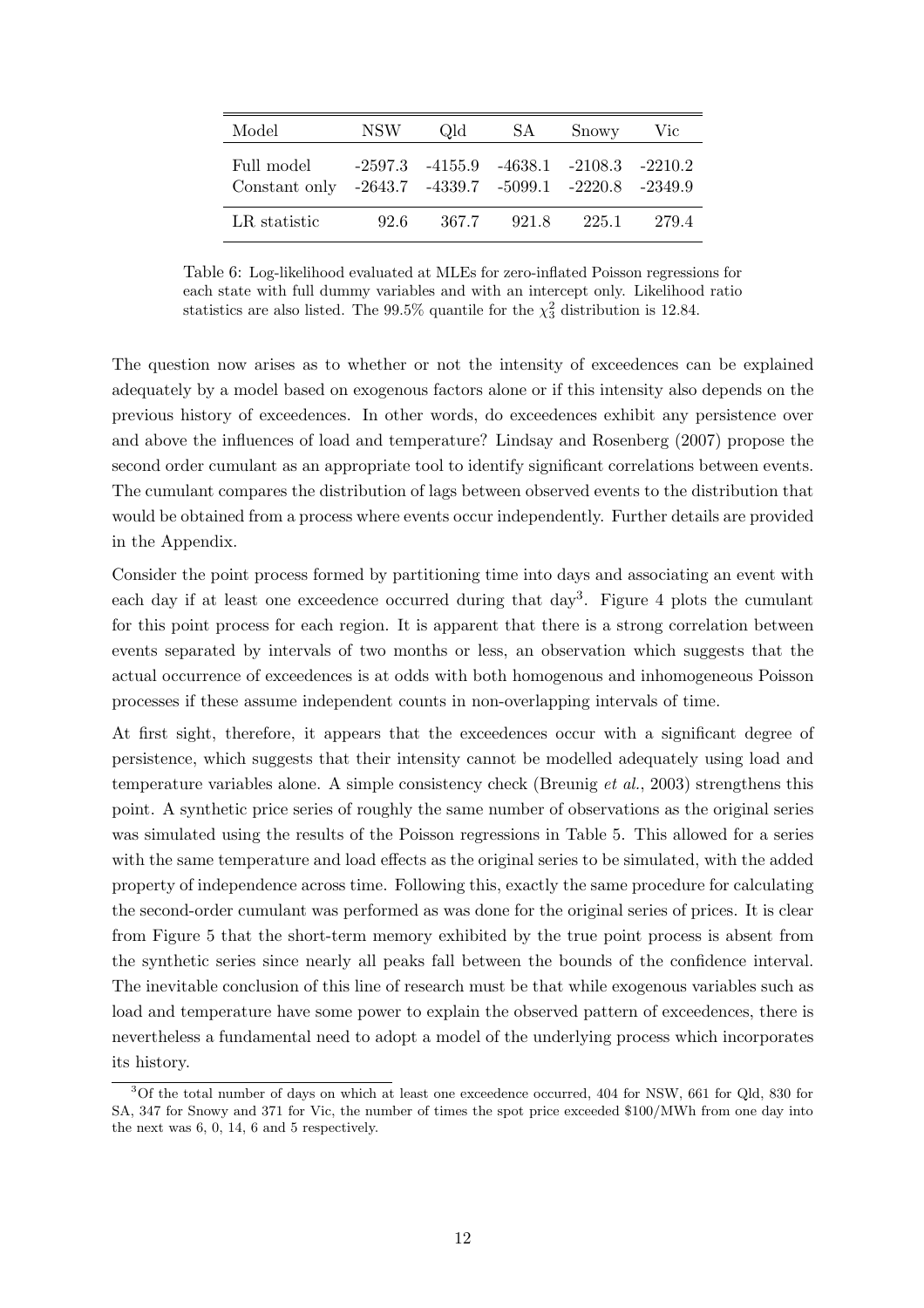

Figure 4: Second order cumulant for the point process formed from the actual data by assigning an event to each day in which at least one exceedence occurred. The corresponding 95% confidence intervals for the null model, a time-homogeneous Poisson process, are shown as dashed lines.

These results imply that the occurrence of spikes in Australian wholesale electricity prices is driven by an intensity parameter which depends on the history of these exceedences, in addition to obvious exogenous variables such as load and temperature. For the most part, existing attempts to model price have have failed to recognise this fact and do not incorporate the history of exceedences as a driving mechanism in the construction of a model. The next section describes a procedure to construct a model of prices that includes exogenous variables, such as load and temperature, and also accounts for short-term persistence in exceedences.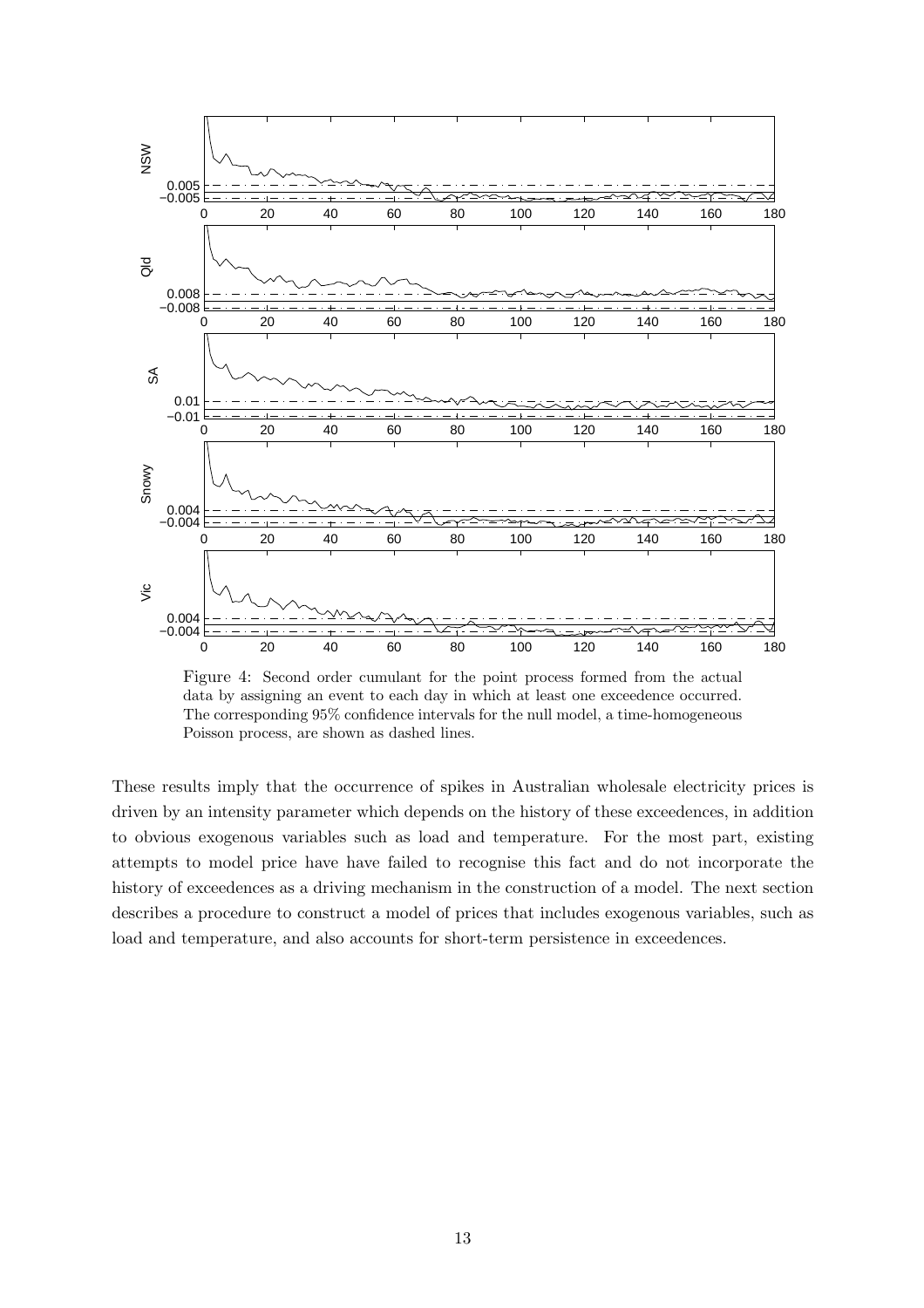

Figure 5: Second order cumulant for the synthetic data calculated in exactly the same as for the actual data. Confidence intervals are similarly calculated. The absence of memory in this process is clear since nearly all peaks lie within the bounds of the confidence interval, except for perhaps the odd random occurrence.

### 4 Modelling persistence

The analysis presented in the previous section supports the contention that price spikes in the wholesale electricity market cluster in time and behave as an inhomogeneous process driven in part by external stress to the system. This view is consistent with the mechanisms proposed by Mount et al. (2006) and Geman and Roncorni (2006) to explain price spikes alluded to in Section 2. Realistically, the occurrence of system stresses can be expected to behave as a time-varying stochastic process. On occasions the drivers of these stresses may persist for several days suggesting that some price spikes will be indicative of a critical failure within the generating infrastructure, and that this failure will in the short term increase the likelihood of fresh exceedences. This mechanistic argument goes some way to explaining why clusters of price spikes are observed in the wholesale price of electricity. The econometric treatment of a mechanism of this sort requires a stochastic model, in which the occurrence of a price spike is dependent both on the history of price spikes and on the usual exogenous factors. With this motivation in mind, the spiking process is assumed to be the combination of latent arrival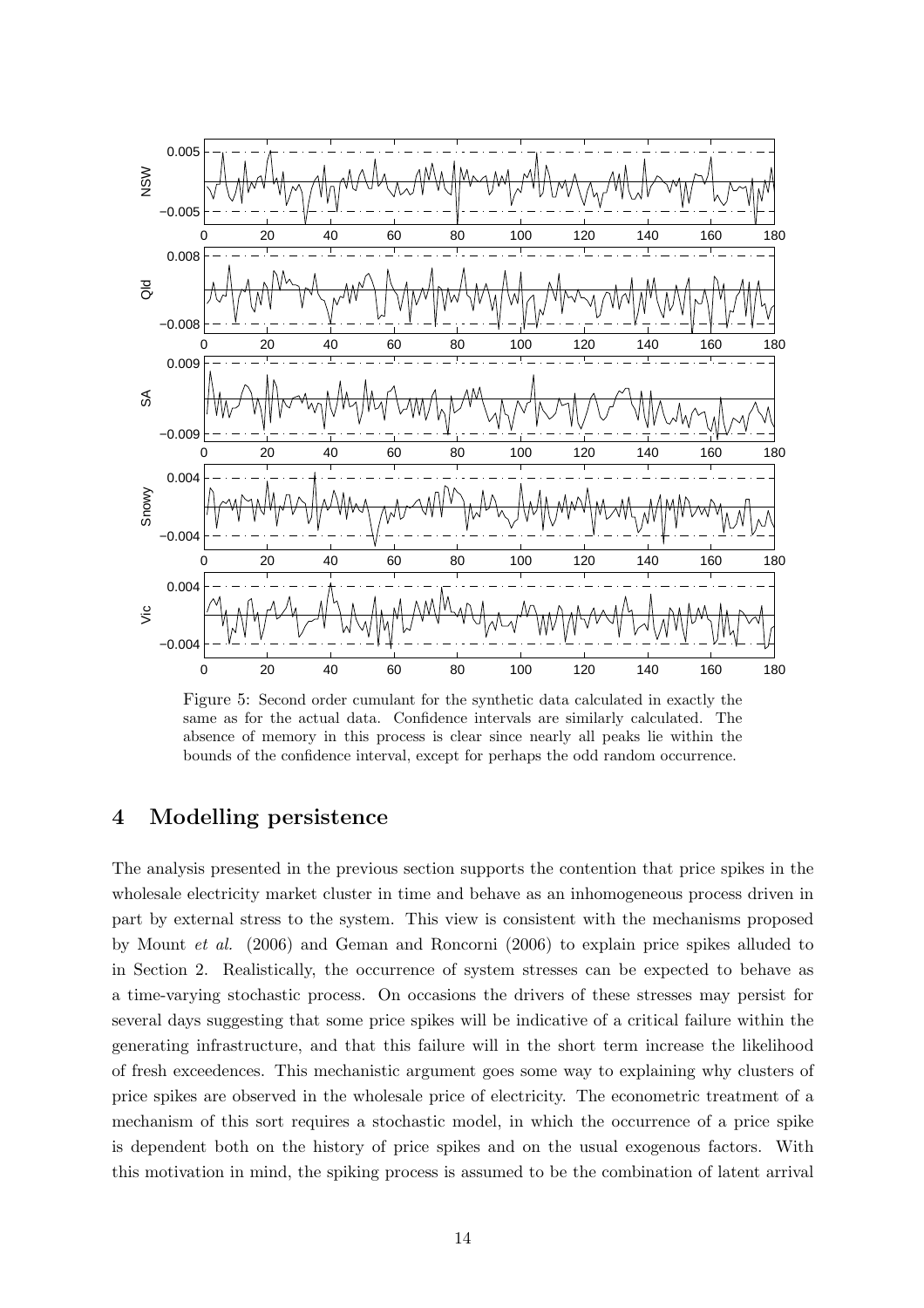and survival processes. The arrival process represents the advent of a period of stress and the survival process models its duration.

Although intuitively appealing, this explanation is complicated by the possibility of multiple events occurring concurrently. For example, a new stress could arrive prior to the resolution of an existing stress, and end before or after the original stress. However, the number of concurrent stresses cannot be observed: the only observable object is their net effect, namely, a price spike. So, if  $X_t$  is the number of stresses acting on the system on day t, the observed variable is  $Y_t$ , where .<br> $\overline{r}$ 

$$
Y_t = \begin{bmatrix} 0 & X_t = 0, \\ 1 & X_t > 0. \end{bmatrix}
$$
 (4)

Thus  $Y_t$  is a binary random variable taking the value one if there is an exceedence on day t and zero otherwise. The arrival and resolution of a number of overlapping but separate stresses is manifest in the observed data as a single prolonged period of days on which exceedences are observed. This superposition of the arrival and survival processes makes their separation and direct estimation impossible. A further complication is that the values of  $X_t$  remain latent. However, these complications may be overcome in part by making the simplifying assumption that a maximum of one new stress can occur each day, independently of other days. Thus if  $e_t$ counts the number of new stresses to arrive on day  $t$ , then  $e_t$  takes the values zero and one, and the sequence of  $e_t$  is a sequence of independent Bernoulli random variables, with

$$
\begin{aligned} &\text{Prob}\left(e_{t}=1\right) &= \lambda, \\ &\text{Prob}\left(e_{t}=0\right) &= 1-\lambda. \end{aligned}
$$

The reason for this restriction will become apparent after the model is fully described.

The survivals component of the process is dealt with by using a Poisson autoregressive (PAR) model originally introduced by Al-Osh and Alzaid (1987) and McKenzie (1988). Aspects of the PAR model have received renewed interest in recent years, with developments in its statistical analysis (Freeland and McCabe, 2004a) and use as a forecasting tool for low-count integervalued time series (Freeland and McCabe, 2004b; McCabe and Martin, 2005). Let  $X_{t-1}$  be the known value of the series at time  $(t-1)$ . The PAR model posits that each count at time  $(t-1)$  survives to time t with probability  $\alpha$ , independently of every other count. Thus if  $X_{t-1}$ is known, then the value of the survival component at time t is a Binomial $(X_{t-1}, \alpha)$  random variable. This operation is called *Binomial Thinning* and is represented by  $\alpha \circ X_{t-1}$ . Values of  $\alpha \circ X_{t-1} | X_{t-1}$  are assumed to be independent over time and of the arrivals process. In order to maintain consistency with the inhomogeneous nature of the problem, the quantities  $\lambda$  and  $\alpha$ modelling respectively the arrival and survival of system stresses are replaced by time-varying functions  $\lambda_t$  and  $\alpha_t$  to obtain the modified PAR model

$$
X_t = \alpha_t \circ X_{t-1} + e_t \tag{5}
$$

where  $e_t$  is a Bernoulli random variable with parameter  $\lambda_t$ . The evolution of the rates  $\lambda_t$  and  $\alpha_t$  are specified by the ansatze

$$
\lambda_t = 1 - \exp(-\exp(z'_{1t}\beta_1))
$$
  
\n
$$
\alpha_t = 1 - \exp(-\exp(z'_{2t}\beta_2))
$$
\n(6)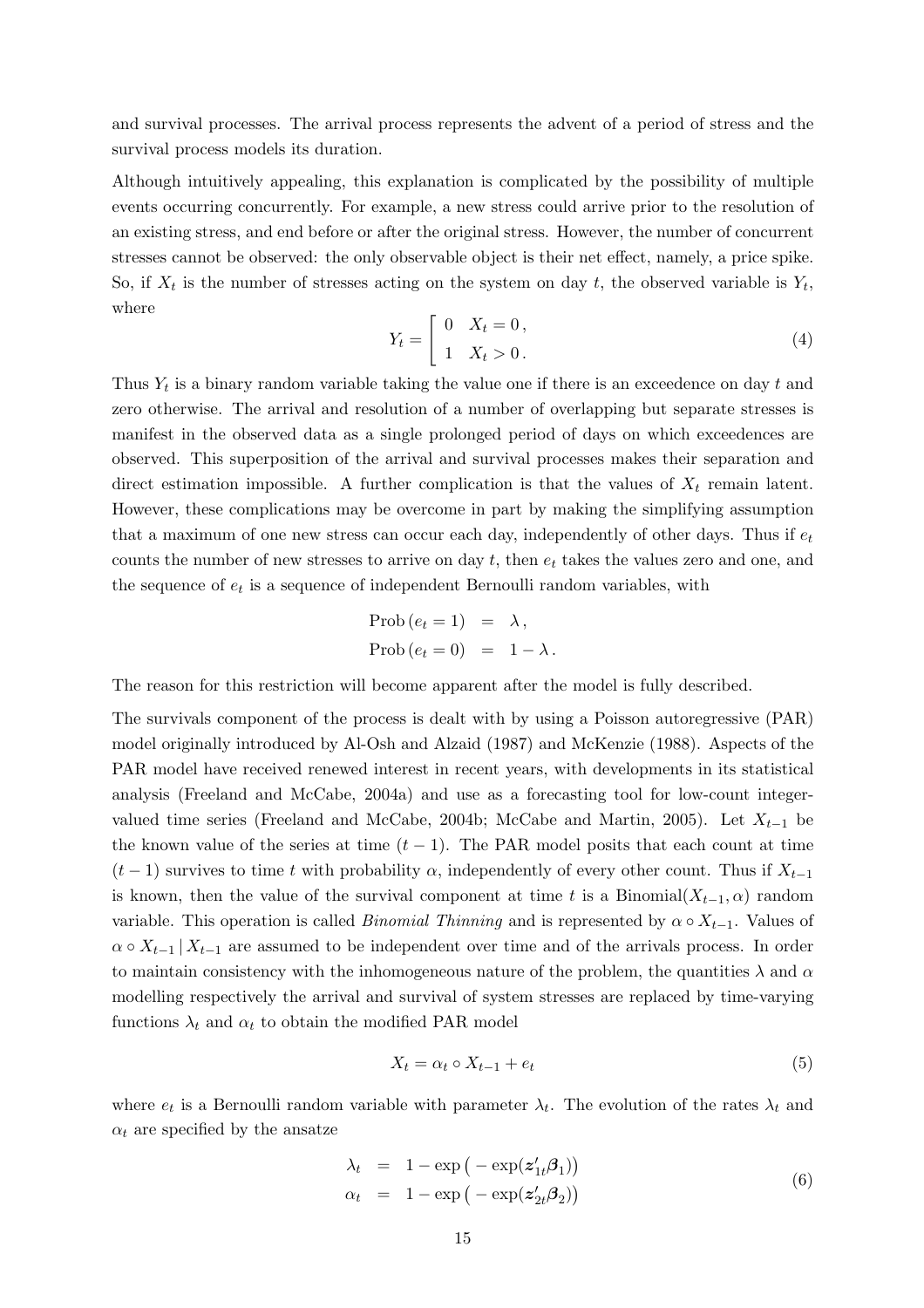in which  $z'_{1t}$  and  $z'_{2t}$  are sets of regressors for the arrival and survival processes respectively.<sup>4</sup>

The traditional form of the PAR model assumes that  $e_t$  is Poisson-distributed. While this is adequate when  $X_t$  is observed, it implies in this scenario that if  $Y_t = 1$  is observed then  $X_t$  could have any positive integer value. The motivation for choosing  $e_t$  to be independent Bernoulli random variables is now apparent. By restricting the support of  $e_t$  to  $\{0, 1\}$ , the realisation  $Y_{t-k} = 0, Y_{t-k+1} = 1, \ldots, Y_{t-1} = 1$  implies that  $X_t$  can take one of finitely many values  $\{0, 1, \ldots, k\}$ . Thus when conditioning on the history of the process  $\Psi_t = \{Y_0, Y_1, \ldots, Y_t\}$ , the probabilities Prob ( $Y_t = 1 | \Psi_{t-1}$ ) and Prob ( $Y_t = 0 | \Psi_{t-1}$ ) can be determined at each time step.

The procedure for calculating these probabilities is as follows. If  $Y_{t-1} = 0$  then  $X_t = 0$  or  $X_t = 1$ . Therefore

$$
\begin{aligned} \text{Prob}\left(Y_t = 1 \,|\, \Psi_{t-1}\right) &= \text{Prob}\left(e_t = 1\right) = \lambda_t \\ \text{Prob}\left(Y_t = 0 \,|\, \Psi_{t-1}\right) &= \text{Prob}\left(e_t = 0\right) = 1 - \lambda_t \end{aligned}
$$

However, if  $Y_{t-2} = 0$  and  $Y_{t-1} = 1$  then  $X_t$  can conceivably take the values 0, 1 or 2. This means that Prob ( $Y_t = 0 | \Psi_{t-1}$ ) and Prob ( $Y_t = 1 | \Psi_{t-1}$ ) must be calculated using

$$
\Pr(X_t = m | X_{t-1} = n) = \begin{cases} 0 & m > n+1 \\ \alpha^n \lambda & m = n+1 \\ B(n, m, \alpha)(1 - \lambda) + B(n, m-1, \alpha)\lambda & 1 \le m \le n \\ (1 - \alpha)^n (1 - \lambda) & m = 0 \end{cases}
$$
(7)

where  $B(n, m, p)$  is the probability of drawing m from a Binomial $(n, p)$  distribution and the time dependence of  $\alpha$  and  $\lambda$  has been suppressed. If  $Y_t = 0$  is observed then  $X_{t+1} = 0$  or  $X_{t+1} = 1$ . However, if  $Y_t = 1$  is observed then  $X_{t+1}$  can take the values 0, 1, 2 or 3 and these probabilities are calculated conditionally upon the events  $\{X_t = 1 | Y_t = 1\}$  and  $\{X_t =$  $2|Y_t = 1$  using equation (7), and from these Prob  $(Y_{t+1} = 0 | \Psi_t)$  and Prob  $(Y_{t+1} = 1 | \Psi_t)$ can be determined. This conditioning is continued iteratively until the next zero is observed thereby allowing Prob ( $Y_t = 1 | \Psi_{t-1}$ ) to be calculated at each time step of the full sample. Simulation is less convoluted, since the series  $X_1, X_2, \ldots, X_T$  is simulated directly and the sequence  $Y_1, Y_2, \ldots, Y_T$  constructed from this simulation.

Let  $p_t = \text{Prob}(Y_t = 1 | \Psi_{t-1})$  and let  $y_t$  denote the realisation of  $Y_t$ , then the log-likelihood function of the process  $Y$  is

$$
\log L = \sum_{t=1}^{T} y_t \log p_t + (1 - y_t) \log(1 - p_t).
$$
 (8)

The log-likelihood function is maximised with respect to the parameter vector  $\beta = \beta_1 \otimes \beta_2$ . Whilst  $\log L$  is easy to compute, the advent of clusters of spikes in the data results in some of the probabilities  $p_t$  being conditioned upon many possible events. This makes a closed-form expression for (8) infeasible, and consequently parameter estimates and their standard errors were calculated numerically. Note also that since both the arrival and survival components of the latent process are independent over time and independent of each other, then  $Y_t | \Psi_{t-1}$  is

<sup>&</sup>lt;sup>4</sup>The analysis was found to be insensitive to the form of the ansatze for  $\lambda_t$  and  $\alpha_t$  in (6). Similar results were obtained using the formulations  $\frac{1}{2} + \frac{1}{\pi} \tan^{-1} (x'_t \beta)$  and  $(1 + \exp(-x'_t \beta))^{-1}$ .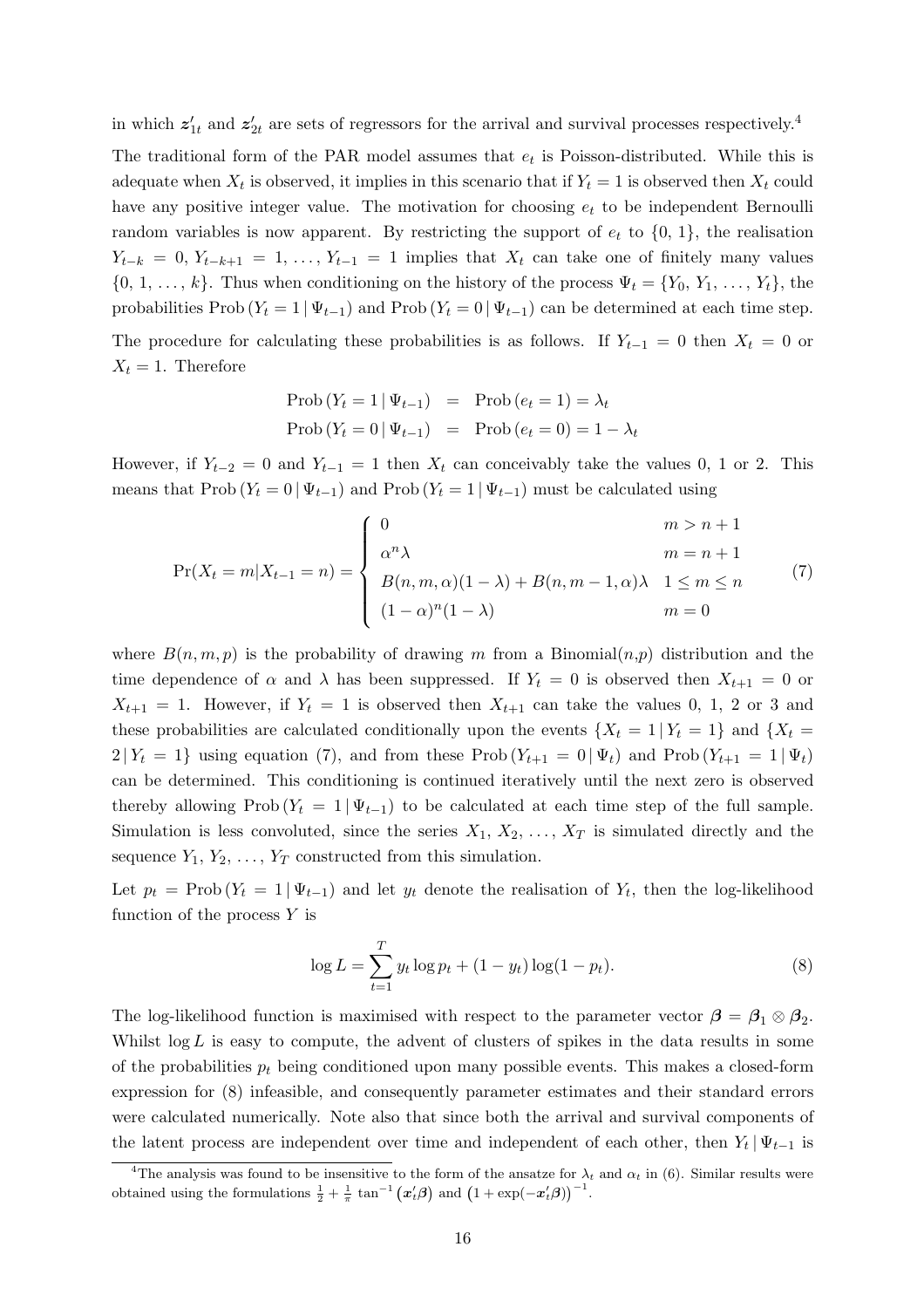an independent process over time thereby avoiding the complications encountered when using constructed binary variables as regressands, as highlighted by Harding and Pagan (2006).

This model was estimated using constant intensities, and then again with the same temperature and load variables used in the Poisson regression analysis reported in Section 3. Use of these variables was again motivated by the findings of Ramanathan et al. (1997) and Taylor and Buizza (2003) and also ensured that the same information set is used for estimation and simulation as was used in the Poisson regressions. The three exogenous variables and constant were included in both  $z'_{1t}$  and  $z'_{2t}$  for two reasons: it is expected that load and temperature affect the occurrence and duration of a period of stress; and the rate at which stresses are relieved can be expected to depend on the type of the stress (weather, system failure, and so on) so these factors were used to proxy this effect.

Results from the model estimated using constant arrival and survival probabilities are exhibited in Table 7. In the top panel of Table 7, a higher coefficient value indicates a higher probability of the arrival of a stress, whereas, in the lower panel of this table, a higher coefficient indicates a higher probability that existing stresses will persist. The lower arrival parameter estimates for NSW, Snowy and Vic are consistent with fewer spikes observed in these regions relative to Qld and SA. Similarly, higher survival parameters for Qld and SA are consistent with these regions having comparatively longer periods of consecutive spikes. While these results are useful as a credibility check on the model, they are not themselves particularly insightful.

| Variable    | NSW                  | Qld                  | SА                   | Snowy                | Vic                  |
|-------------|----------------------|----------------------|----------------------|----------------------|----------------------|
| Constant    | $-2.669*$<br>(0.075) | $-2.155*$<br>(0.062) | $-1.880*$<br>(0.057) | $-2.797*$<br>(0.079) | $-2.708*$<br>(0.076) |
| $\lambda_t$ | 0.067                | 0.109                | 0.142                | 0.059                | 0.065                |
| Constant    | $-0.305*$<br>(0.075) | $-0.254*$<br>(0.060) | $-0.252*$<br>(0.055) | $-0.360*$<br>(0.082) | $-0.386*$<br>(0.080) |
| $\alpha_t$  | 0.522                | 0.540                | 0.540                | 0.502                | 0.493                |
| $\log L$    | $-925.1$             | $-1264.3$            | -1445.6              | -846.1               | $-896.7$             |

Table 7: Coefficient estimates and corresponding implied arrival probabilities (upper panel) and survival probabilities (lower panel) using constants only as drivers for the processes. An asterisk indicates significance at the 5% level. Standard errors are shown in parentheses.

The model was re-estimated using the full set of explanatory regressors, with results displayed in Table 8. It is clear from a comparison of the log-likelihoods that the explanatory variables are jointly very significant. Regarding arrival probabilities, it would be expected that all variables are significant with positive constants causing the probability of a price spike to increase in the presence of extreme temperatures or abnormally high load. This is the case for all variables in all regions, with two notable exceptions. First, extreme minimum temperatures are not significant in Qld. This observation can be reconciled with its comparatively warmer climate. Second, load is not significant in explaining arrivals in the Snowy region, a feature which may well be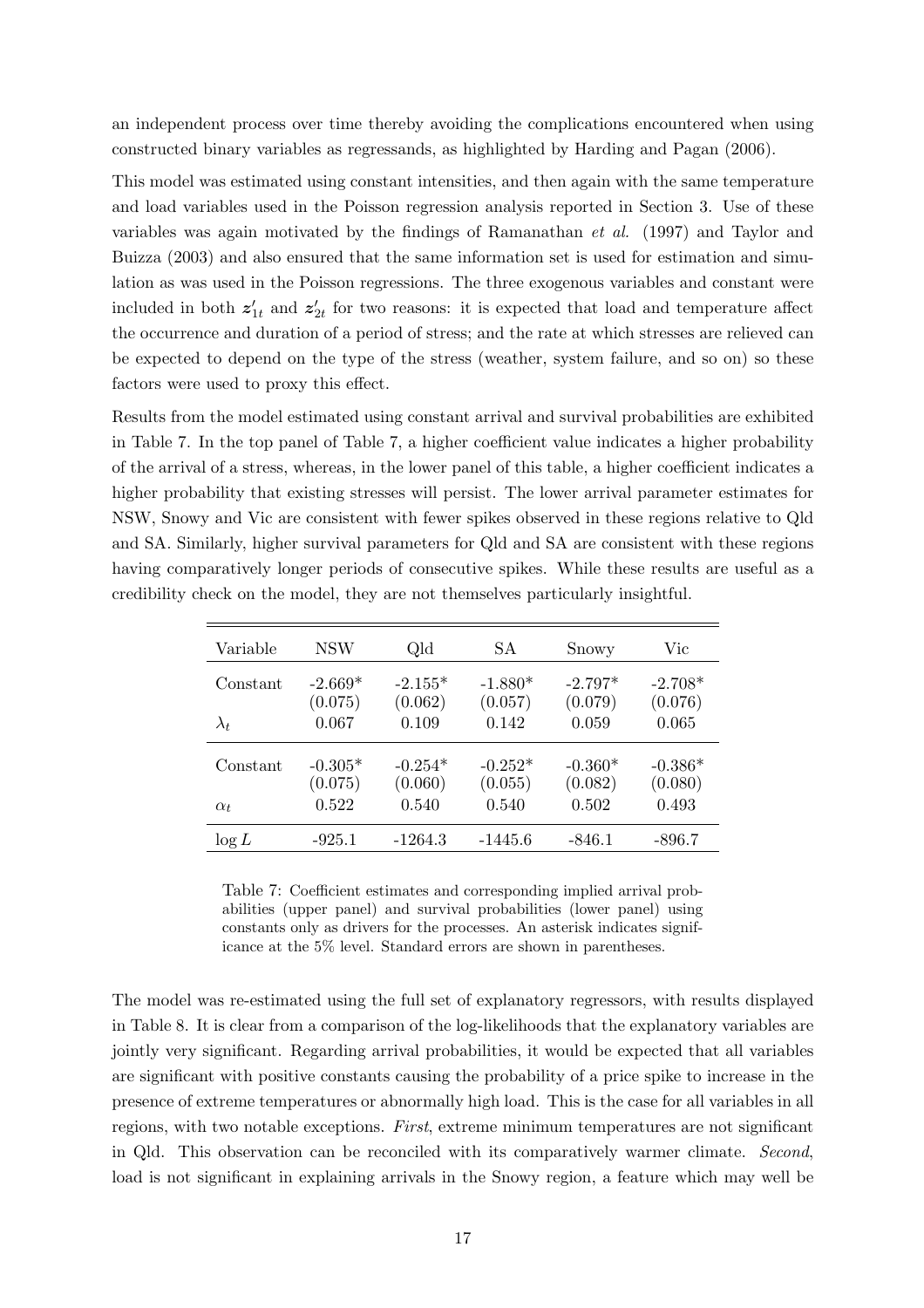explained by its small load compared with other regions.

Survival rates are influenced less by extreme temperature and load events. All constants are strongly significant in all regions. However, different explanatory variables are significant in different regions. If no exogenous factors were significant in explaining the daily survival probabilities of a stress, this would suggest that stresses are resolved at the same rate. With the exception of the Snowy Mountains region, this is not what is observed.

| Variable    | <b>NSW</b> | Qld       | SА        | Snowy     | Vic       |
|-------------|------------|-----------|-----------|-----------|-----------|
| Constant    | $-3.064*$  | $-2.215*$ | $-1.965*$ | $-3.112*$ | $-3.024*$ |
|             | (0.102)    | (0.066)   | (0.063)   | (0.102)   | (0.100)   |
| Tmax        | $0.341*$   | $0.216*$  | $0.181*$  | $0.236*$  | $0.173*$  |
|             | (0.025)    | (0.027)   | (0.013)   | (0.017)   | (0.017)   |
| Tmin        | $0.199*$   | 0.025     | $0.116*$  | $0.058*$  | $0.111*$  |
|             | (0.038)    | (0.024)   | (0.020)   | (0.023)   | (0.033)   |
| Load        | $0.740*$   | $0.363*$  | $0.531*$  | 0.053     | $0.770*$  |
|             | (0.110)    | (0.057)   | (0.082)   | (0.084)   | (0.122)   |
| $\lambda_t$ | 0.046      | 0.103     | 0.131     | 0.044     | 0.048     |
| Constant    | $-0.776*$  | $-0.423*$ | $-0.510*$ | $-0.512*$ | $-0.816*$ |
|             | (0.113)    | (0.071)   | (0.069)   | (0.101)   | (0.122)   |
| Tmax        | 0.073      | 0.038     | $0.043*$  | 0.024     | $0.116*$  |
|             | (0.037)    | (0.031)   | (0.018)   | (0.024)   | (0.025)   |
| Tmin        | 0.008      | $0.053*$  | $-0.040$  | $-0.015$  | $-0.037$  |
|             | (0.043)    | (0.023)   | (0.024)   | (0.024)   | (0.039)   |
| Load        | $0.344*$   | 0.121     | $0.351*$  | $-0.020$  | $0.431*$  |
|             | (0.131)    | (0.066)   | (0.109)   | (0.072)   | (0.136)   |
| $\alpha_t$  | 0.369      | 0.481     | 0.451     | 0.451     | 0.357     |
| $Log-L$     | -790.2     | $-1205.2$ | $-1279.1$ | -765.2    | -781.3    |

Table 8: Coefficient estimates and corresponding implied arrival probabilities (upper panel) and survival probabilities (lower panel) at the sample mean of the exogenous factors using the full set of regressors as drivers for the processes. An asterisk indicates significance at the 5% level. Standard errors are shown in parentheses.

While estimation and analysis are important, there are at least two other considerations that must be satisfied by an accurate model. First, in the spirit of Breunig et al.  $(2003)$ , series simulated by the model should have properties that are consistent with those of the observed data. *Second*, to be of any use at all the model should be capable of producing one-day-ahead forecasts of price spikes that are superior to those produced by naïve models.

One tool commonly used to capture the temporal coding residing in a sequence of events is the *correlation histogram*<sup>5</sup>. This is the histogram of all possible lags between pairs of events. For example, the correlation histogram of a primitive Poisson process is flat (within sample error) because all lags are equal likely, and therefore deviations from a flat profile conveys information about how the intensity of an event process depends on its history. Thus the

<sup>&</sup>lt;sup>5</sup>The Appendix contains further technical details on the correlation histogram.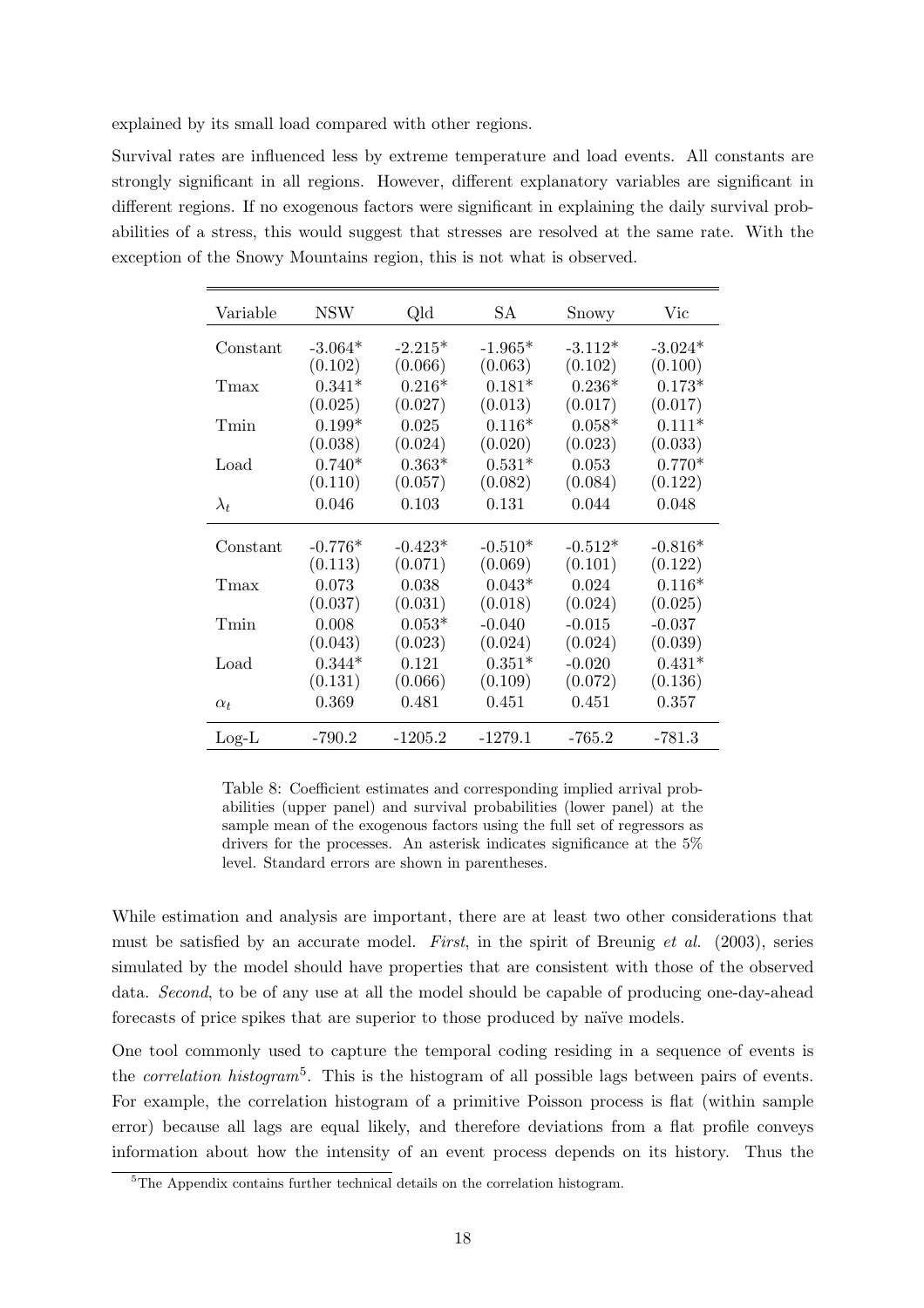correlation histogram provides a means of assessing how well a simulated process mimics the temporal coding of events in the observed data. Clearly a comparison of correlation histograms is sensitive to both the number of events in a sample and to the temporal coding of these events. The number of events controls the total area under the correlation histogram while the temporal coding is embedded in the relative size of the bars of the histogram at each lag.

Figure 6 (left panel) illustrates the correlation histogram for exceedences in the NSW data whereas Figure 6 (right panel) illustrates the correlation histogram of simulated data for the same region. The results from the electricity markets in the other regions are typical of those presented in Figure 6 for NSW. The model appears to characterise the process reasonably well, especially with respect to the differing behaviour at short and long lags. The ability of the Poisson autoregressive model to capture persistence in the spiking process has therefore contributed significantly to the efficacy of the model, and provides a marked improvement over the model presented in Section 3, in which the intensity parameter of the Poisson process is linked to diurnal and seasonal factors only. Of course, it is to be expected that a more accurate representation of the process could be developed by incorporating into the model additional factors such as, for example, reserve margins or scheduled generator outages. This line of inquiry is an important avenue for future research.



Figure 6: Correlation histogram for exceedences in the observed data (left panel) and simulated data (right panel) for NSW. The x-axis plots the lag between events and the  $y$ -axis plots the frequency of that lag.

A naïve model for spike generation is that adopted by Escribano *et al.* (2002) and Knittel and Roberts (2005), namely, that exceedences are driven solely by weekday and month effects. Therefore, the probabilities of an exceedence occurring on a particular weekday-month combination is just the rate observed for that combination in the sample. These probabilities were estimated and compared to those from the full model for 10 samples of length 90 days, drawn randomly from the full series without replacement. Two measures of accuracy were applied to the set of 10 samples in order to assess the degree to which the day-ahead probabilities differ from 0 if there is no exceedence on the next day, or 1 if there is an exceedence on the next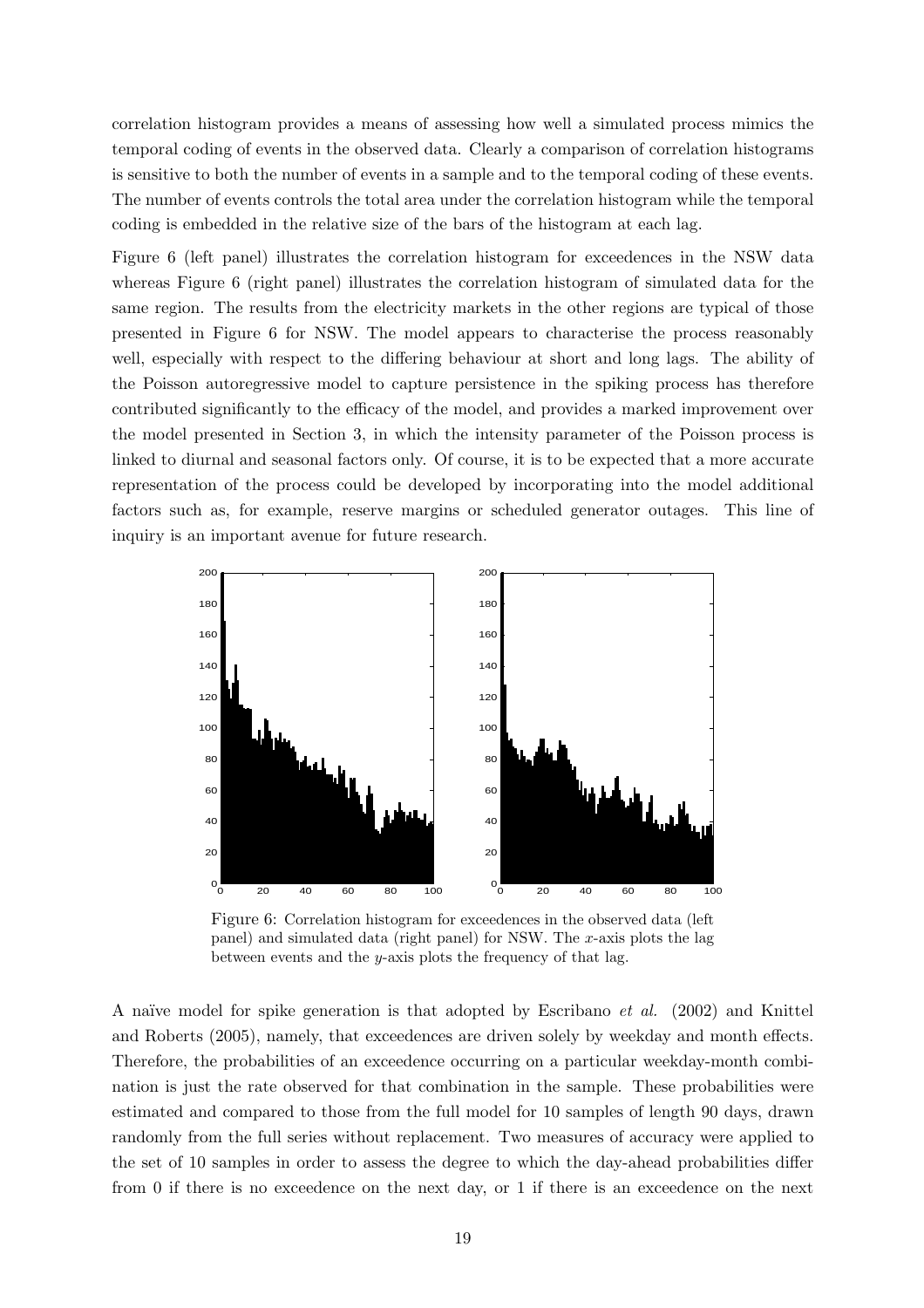day. The first criterion used was mean absolute error (MAE) but this metric is a symmetric one, in that failure to predict a price spike is penalised in exactly the same way as predicting a price spike that subsequently fails to materialise. From the perspective of electricity market participants, however, it is reasonable to surmise that the forecasting problem is an asymmetric one. On the other hand, it is likely to be less costly to hedge unnecessarily against price spikes that to bear the losses incurred when an unexpected exceedence is encountered. Therefore, a measure of forecast accuracy reflecting this asymmetry is required. If  $t_1^S, t_2^S, \ldots, t_n^S$  are the days in the sample on which a price spike occurs,  $t_1^N, t_2^N, \ldots, t_m^N$  are the days in the sample on which no price spike occurs, and  $p_t$  is the forecast probability of a spike on day  $t$ , then let

PERR = 
$$
\sum_{i=1}^{n} (1 - p_{t_i^S})^{1/2} + \sum_{i=1}^{m} p_{t_i^N}.
$$

This criterion penalises the under-prediction of a price spike more than the over-prediction of no price spike. Table 9 contains the measures of forecast error for the autoregressive model both with the full set of exogenous variables and with constant arrival and survival probabilities, and the measures of forecast error for the na¨ıve model. It is not surprising, given the ability of the full model to provide realistic simulations of the spiking series, that it yields estimates of the probability of a price spike that are superior to those estimates implied under a na¨ıve model on both symmetric and asymmetric criteria. What is remarkable, however, is that even if the arrival and survival probabilities are held constant, the autoregressive model still outperforms the naïve model on both criteria. The forecasting superiority of the model introduced in this paper, therefore, is taken to be a direct result of its ability to capture the persistence in the spiking process.

| Model              | Measure     | <b>NSW</b> | Qld   | SА    | Snowy | Vic   |
|--------------------|-------------|------------|-------|-------|-------|-------|
| Autoregressive $-$ | MAE         | 0.186      | 0.249 | 0.246 | 0.130 | 0.125 |
| full model         | PERR        | 0.214      | 0.286 | 0.288 | 0.145 | 0.136 |
| Autoregressive $-$ | MAE         | 0.210      | 0.261 | 0.292 | 0.143 | 0.140 |
| constant rates     | <b>PERR</b> | 0.235      | 0.297 | 0.332 | 0.156 | 0.150 |
| Naïve              | MAE         | 0.254      | 0.328 | 0.366 | 0.168 | 0.177 |
|                    | PERR        | 0.268      | 0.352 | 0.400 | 0.177 | 0.184 |

Table 9: Measures of forecast error for the autoregressive model with probabilities determined by deterministic variables (upper panel), for the autoregressive model with fixed arrival and survival probabilities (middle panel), and for a naïve estimate of the probability of a price spike (lower panel). A lower error value for each criterion indicates superior performance.

#### 5 Conclusion

Time series of electricity prices exhibit a number of idiosyncratic features making the task of modelling them both fascinating and complex. Of particular interest in the current research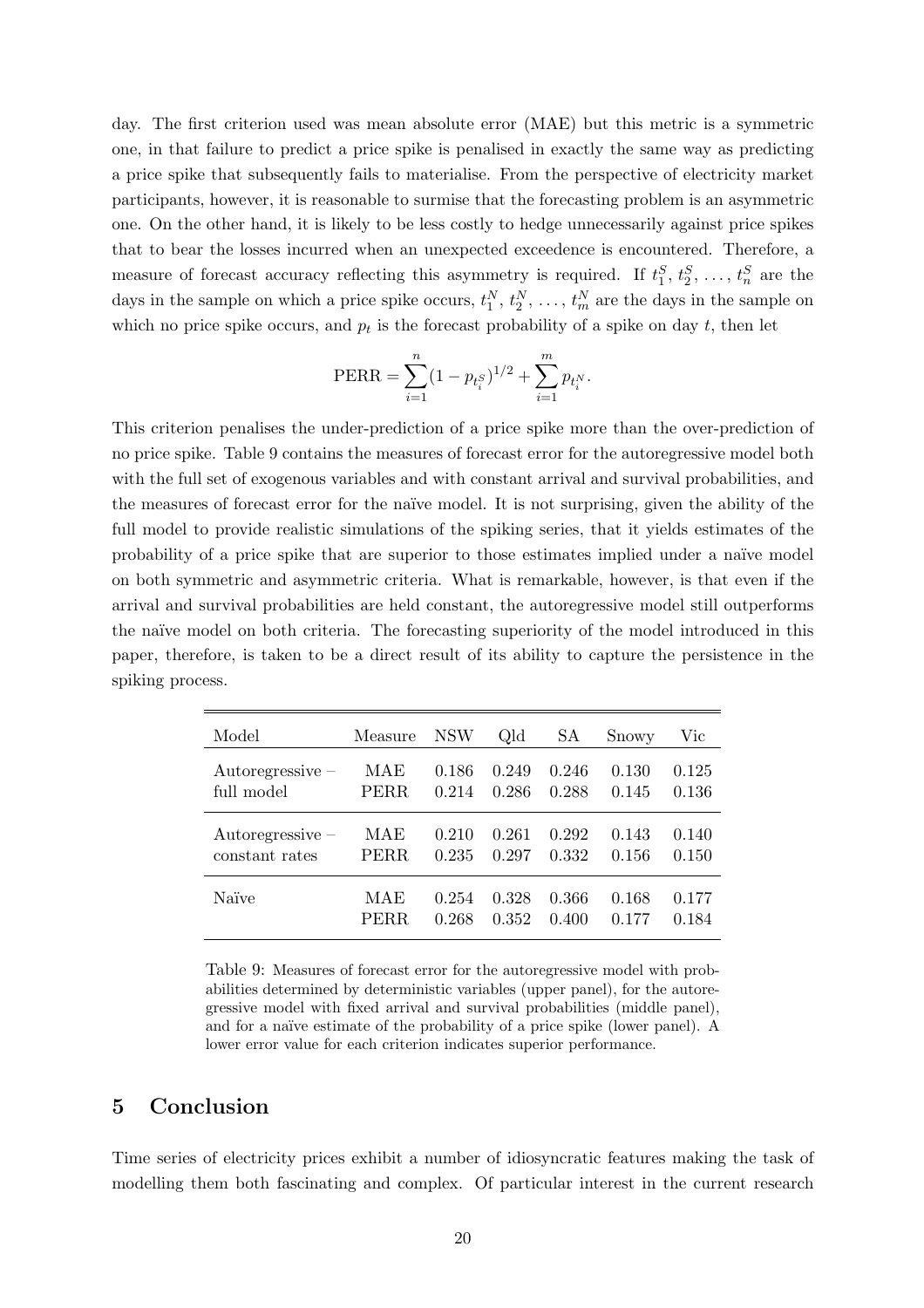is the problem of the accurate characterisation of the intensity with which large spikes in electricity prices are observed. Modelling the spiking process is important, since price spikes are particularly detrimental to electricity retailers who, because of regulatory constraints, are unable to pass the price risk on to consumers. Despite this commercial imperative, the treatment of the spiking process in the current literature remains simplistic.

This paper has adopted the novel approach of treating price spikes in electricity markets as discrete events by contrast with the continuous approaches used in previous work on this topic. One advantage of this approach is that exceedences themselves become the focus of the analysis rather than the price of electricity from which, of course, the occurrence of exceedences can be extracted. One important finding of this work is that the intensity of price spikes is driven by the previous history of price spikes, in the respect that these proxy failures in the supply infrastructure, in addition to exogenous factors such as temperature and system load.

Modelling the spiking process as the superposition of stresses which arrive and persist at varying rates has an air of realism and in this work is seen to capture the persistence of price spikes in the wholesale market price of electricity. A Poisson autoregressive framework for integer-valued time series was adapted to account for the number of simultaneous stresses remaining latent, and provided a model that could be estimated by maximum likelihood. The arrival and survival rates of price spikes were found to be dependent upon extreme temperature events and peak load. However, it was the model's ability to capture the intrinsic persistence in price spikes that enabled it, first, to generate simulated electricity prices that were characteristically similar to those observed in practice, and second, to forecast the probability of a price spike with better accuracy than simpler models.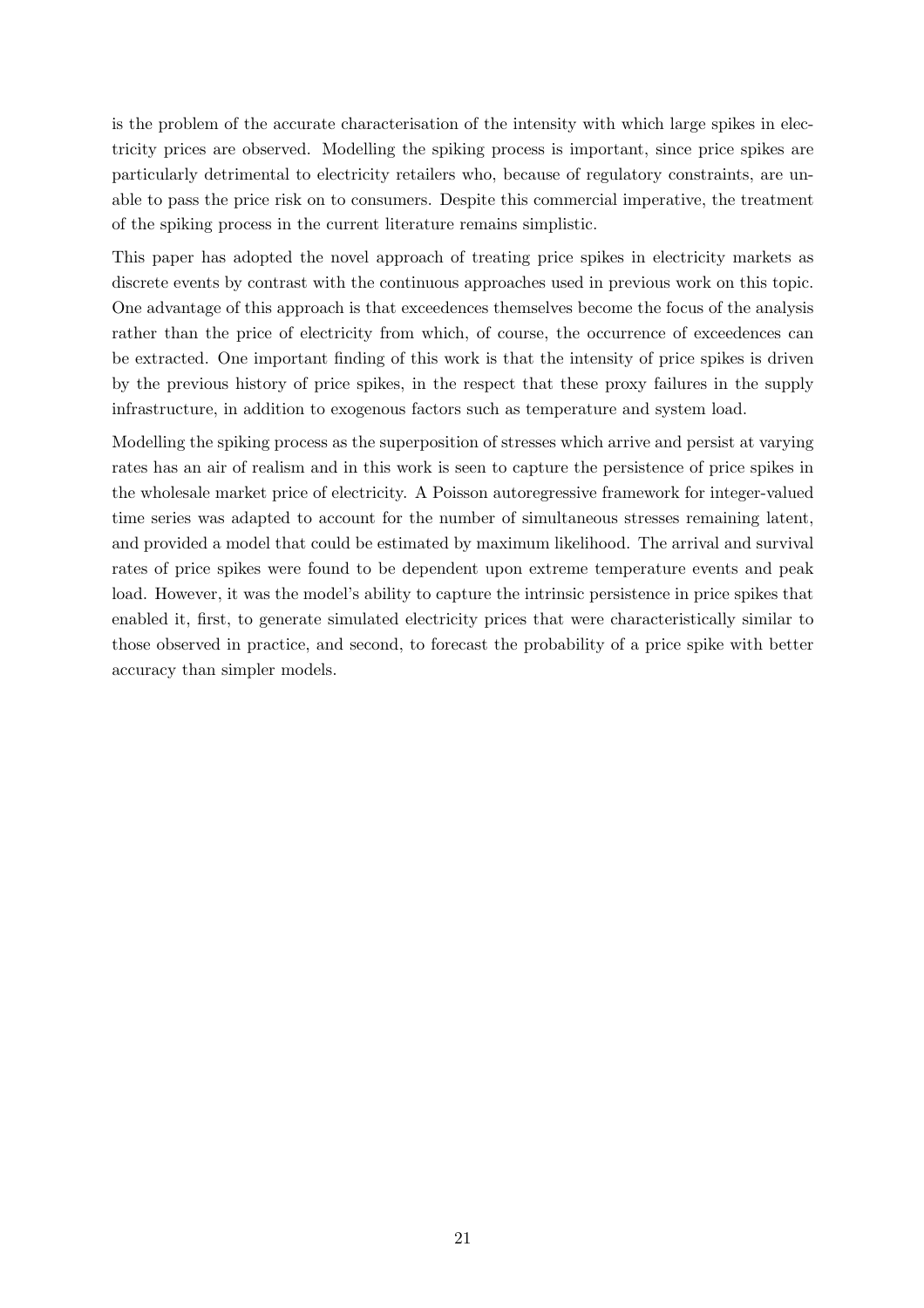## Appendix

Let N be a stationary point process in which  $N(t)$  counts the number of events to have occurred in the interval  $[0, t)$  and  $\Delta N(t)$  denotes the number of events to have occurred in the interval  $[t, t + \Delta t)$ , that is,  $\Delta N(t) = N(t + \Delta t) - N(t)$ . The process N is said to be *orderly* if

$$
\text{Prob}\left(N(t + \Delta t) - N(t) > 1\right) = o(\Delta t)
$$

and is said to satisfy a mixing condition if

$$
\text{Prob}\left(\Delta N(t+u) > 1 \,|\, \Delta N(t)\right) = \text{Prob}\left(\Delta N(t+u) > 1\right)
$$

as  $u \to \infty$  where is understood that  $\Delta N(t+u) = N(t+u+\Delta t) - N(t+u)$ .

Consider a sample of an orderly point process in which events occur at the strictly increasing sequence of times  $t_1 < t_2 < \ldots t_n$   $\cdots$ . Under the assumptions of stationarity and orderliness, the intensity of the process  $\mathcal N$  and its correlation histogram (also known as the second-order intensity) are defined respectively by

$$
p_1 = \lim_{\Delta t \to 0^+} \frac{\text{Prob}(\Delta N(t) > 0)}{\Delta t}
$$
  
\n
$$
p_2(u) = \lim_{\Delta t \to 0^+} \frac{\text{Prob}(\Delta N(t+u) > 0 \text{ and } \Delta N(t) > 0)}{(\Delta t)^2}.
$$
\n(9)

In particular, the mixing property of the process  $\mathcal N$  means that  $p_2(u) \to p_1^2$  as  $u \to \infty$ . In the case of a primitive Poisson process the numbers of events occurring in non-overlapping intervals are independent and therefore  $p_2(u) = p_1^2$ . However if the rate of the process is conditioned by its history then the independence assumption is invalid and the correlation histogram  $p_2(u)$ now becomes a non-constant function of lag u.

Suppose that  $t_1 < t_2 < \ldots < t_N$  are the ordered times of events in a sample occupying  $[0, T]$ and let  $u_{i,j} = t_j - t_i$  for  $1 \leq i \leq j \leq N$ . The correlation histogram is constructed from the lags  $u_{i,j}$  by first choosing a bin width, say  $\beta$ , and then constructing a family of bins with centres  $u_k = k\beta$ . The  $N(N+1)/2$  lags are now distributed among the bins such that the lag  $u_{i,j}$  falls within the k-th bin provided  $u_{i,j} \in [u_k - \beta/2, u_k + \beta/2]$ . Let  $J(u_m)$  be the number of lags falling within bin  $[u_m - \beta/2, u_m + \beta/2]$  then the columns of the correlation histogram take the values  $J(u_1), J(u_2), \ldots, J(u_n)$ . It is natural to take  $\widehat{p}_1 = \frac{N(T)}{T}$  $\frac{(1)}{T}$ , that is, the sample estimate of the intensity of the process is the number of events to occur in the interval  $[0, T)$  divided by T, the duration of the interval. Cox and Lewis (1972) show that an unbiased estimate of  $p_2(u)$  is asymptotically

$$
\widehat{p}_2(u_m) = \frac{J(u_m)}{\beta T}.
$$

Moreover, Brillinger (1975) shows that the sample variance of  $\sqrt{\hat{p}_2(u_m)}$  is  $(4\beta T)^{-1}$  independent of u and  $J(u)$ .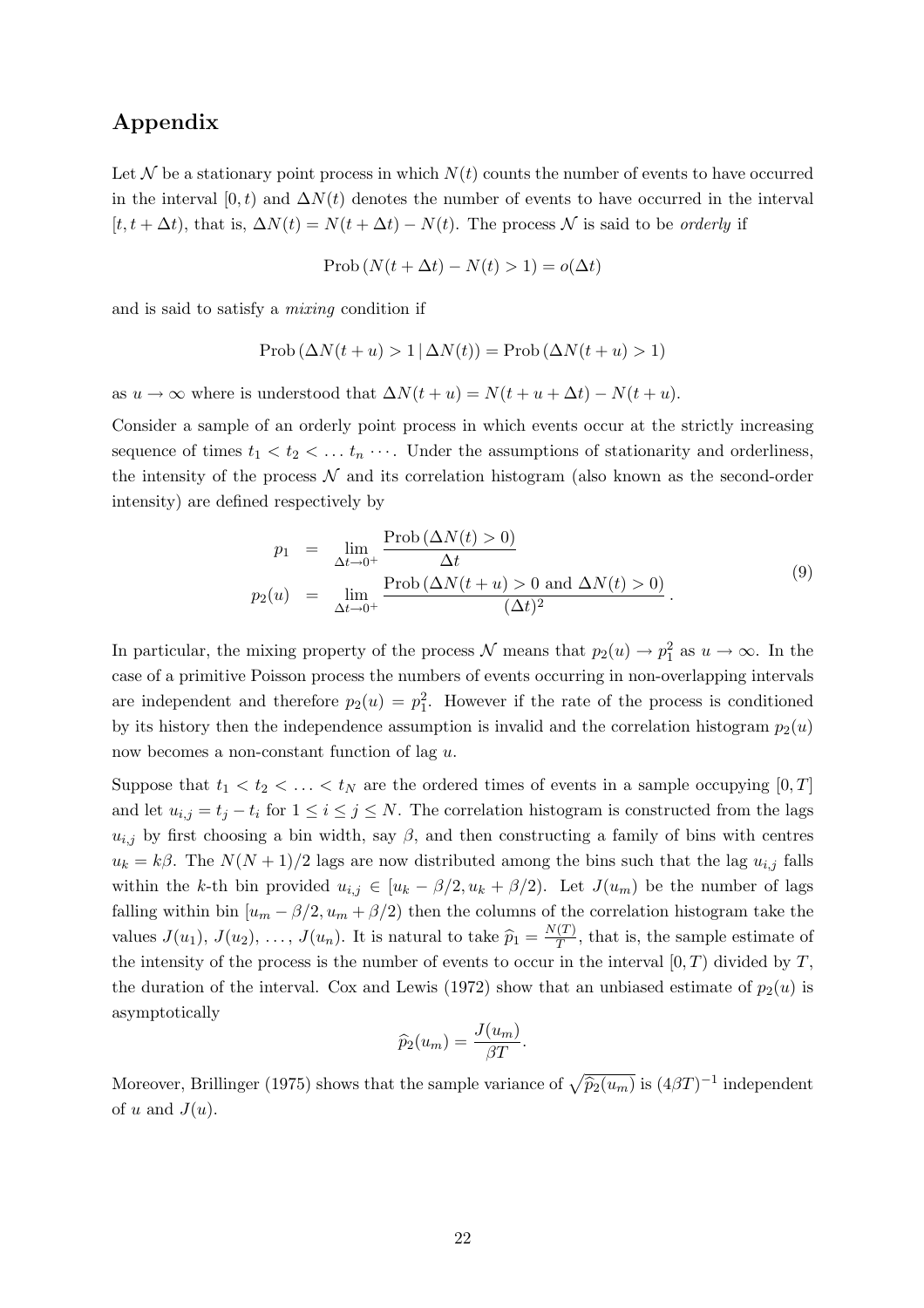# References

Al-Osh, M. A. and Alzaid, A. A. (1987). 'First-order integer valued autoregressive (INAR(1)) process', Journal of Time Series Analysis, 8, 261–275.

Barlow, M. T. (2002). 'A diffusion model for electricity prices', *Mathematical Finance*, 12, 287–298.

Becker, R., Hurn, A. S., Pavlov, V. (2007). 'Modelling spikes in electricity prices', Economic Record, 83, 371–382.

Bierbrauer, M., Menn, C., Rachev S. T. and Trück, S. (2007). 'Spot and derivative pricing in the EEX power market', Journal of Banking and Finance, 31, 3462–3485.

Breunig, R., Najarian, S. and Pagan, A. R. (2003). 'Specification testing of Markov switching models', Oxford Bulletin of Economics and Statistics, 65, 703–725.

Brillinger, D. R. (1975). 'Statistical inference for stationary point processes', in Stochastic Processes and Related Topics, Vol.1., Puri, M.I. (Ed), Academic Press, New York, 55–79.

Bunn, D. W. and Karakatsani, N. (2003). 'Forecasting electricity prices', Working Paper, London Business School.

Burger, M., Klar, B., Mueller, A. and Schindlmayr, G. (2003). 'A spot market model for pricing derivatives in electricity markets', Quantitative Finance, 4, 109–122.

Byström, H. N. E. (2005). 'Extreme value theory and extremely large electricity price changes', International Review of Economics & Finance, 14, 41–55.

Cartea, A. and Figueroa, M. G. (2005). 'Pricing in electricity markets: A mean reverting jump ´ diffusion model with seasonality', Applied Mathematical Finance, 12, 313–335.

Contreras, J., Espínola, R., Nogales, F. J. and Conejo, A. J. (2003). 'ARIMA models to predict next-day electricity prices', IEEE Transactions on Power Systems, 18, 1014–1020.

Cox, D. R. and Lewis, P. A. W. (1972). 'Multivariate point processes', in *Proceedings of the 6th* Berkeley Symposium on Mathematics, Statistics and Probability, Vol. 2, Le Cam, L., Neyman, J. and Scott, E.L. (Eds), University of California Press, Berkeley, 401–448.

Crespo Cuaresma, J., Hlouskova, J., Kossmeier, C. and Obersteiner, M. (2004). 'Forecasting electricity spot-prices using linear univariate time-series models', Applied Energy, 77, 87–106.

Escribano, Á, Peña, J. I. and Villaplana, P. (2002). 'Modelling electricity prices: International evidence', Working Paper 02-27, Universidad Carlos III de Madrid.

Garcia, R. C., Contreras, J., van Akkeren, M. and Garcia, J. B. C., (2005). 'A GARCH forecasting model to predict day-ahead electricity prices', IEEE Transactions on Power Systems, 20, 867–874.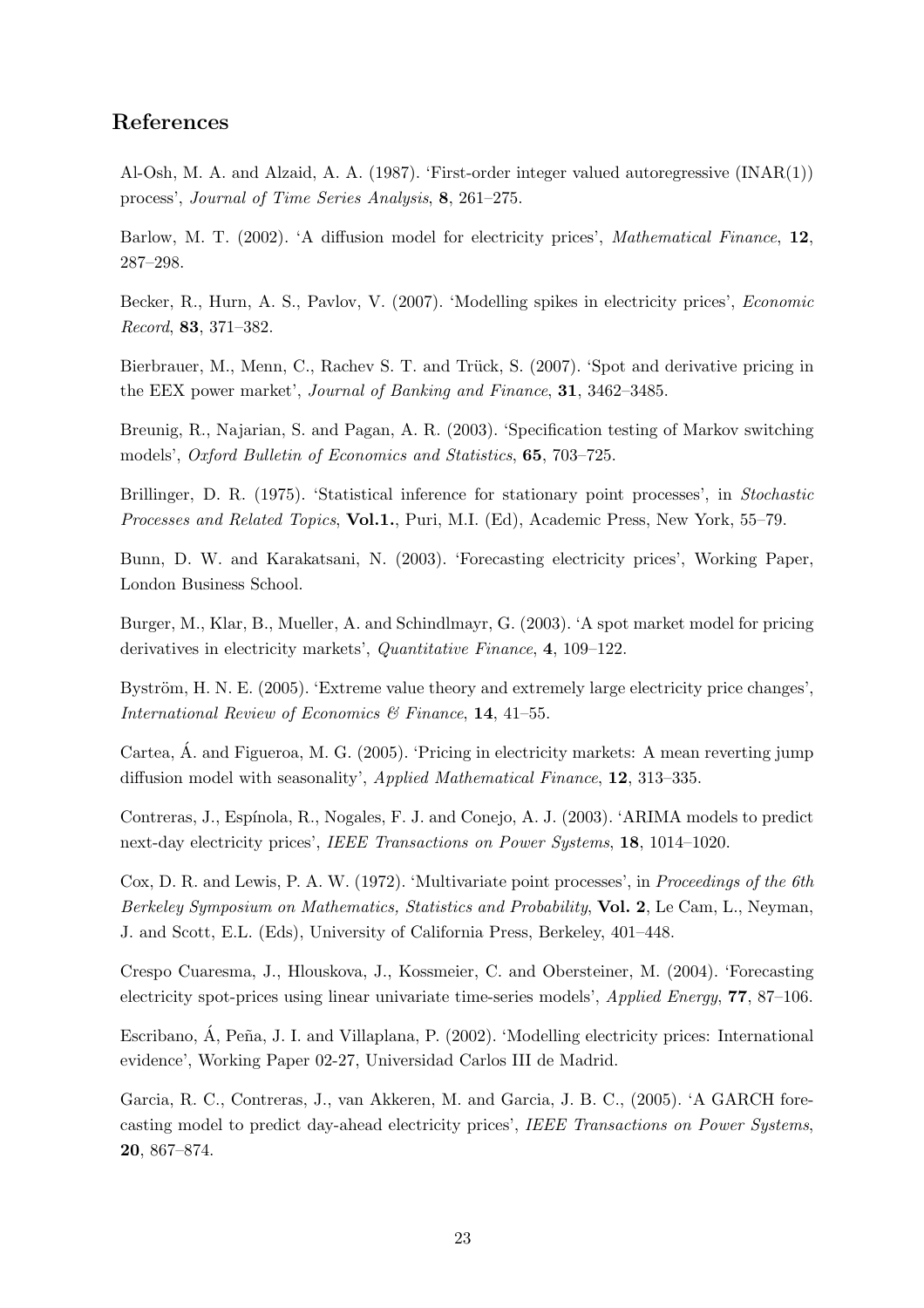Geman, H. and Roncorni, A. (2006). 'Understanding the fine structure of electricity prices', Journal of Business, 79, 1225–1261.

Greene, W. H. (1994). 'Accounting for excess zeros and sample selection in Poisson and negative binomial regression models', Working Paper, Stern School of Business, New York University.

Harding, D. and Pagan, A. R. (2006). 'The econometric analysis of constructed binary time series', Working Paper, National Centre for Econometric Research.

Huisman, R. and Mahieu, R. (2003). 'Regime jumps in electricity prices', *Energy Economics*, 25, 425–434.

de Jong, C. and Huisman, R. (2002). 'Option formulas for mean-reverting power prices with spikes', Working Paper, Erasmus Research Institute of Management Report Series Research in Management, Erasmus Universiteit Rotterdam.

de Jong, C. (2006). 'The nature of power spikes: A regime-switching approach', Studies in Nonlinear Dynamics and Econometrics, 10, Article 3.

Freeland, R. K. and McCabe, B. P. M. (2004a). 'Analysis of low count time series data by Poisson autoregression', Journal of Time Series Analysis, 25, 701–722.

Freeland, R. K. and McCabe, B. P. M. (2004b). 'Forecasting discrete valued low count time series', *International Journal of Forecasting*, **20**, 427–434.

Kanamura, T. and Ōhashi, K. (2007). 'On transition probabilities of regime switching in electricity prices', Energy Economics, forthcoming.

Knittel, C. R. and Roberts, M. R. (2005). 'An empirical examination of restructured electricity prices', Energy Economics, 27, 791–817.

Kosater, P. and Mosler, K. (2006). 'Can Markov regime-switching models improve power-price forecasts? Evidence from German daily power prices', Applied Energy, 83, 943—958.

Lindsay, K. A. and Rosenberg, J. R. (2007). 'Interpretation and application of measures of association between neuronal signals', Working Paper, University of Glasgow.

Lucia, J. J. and Schwartz, E. S. (2002). 'Electricity prices and power derivatives: Evidence from the Nordic power exchange', Review of Derivatives Research, 5, 5–50.

McCabe, B. P. M. and Martin, G. M. (2005). 'Bayesian predictions of low count time series', International Journal of Forecasting, 21, 315—330.

McKenzie, E. (1988). 'Some ARMA models for dependent sequences of Poisson counts', Advances in Applied Probability, 20, 822–35.

Misiorek, A., Trück, S. and Weron, R.  $(2006)$ . 'Point and interval forecasting of spot electricity prices: Linear vs. non-linear time series models', Studies in Nonlinear Dynamics and Econometrics, 10.